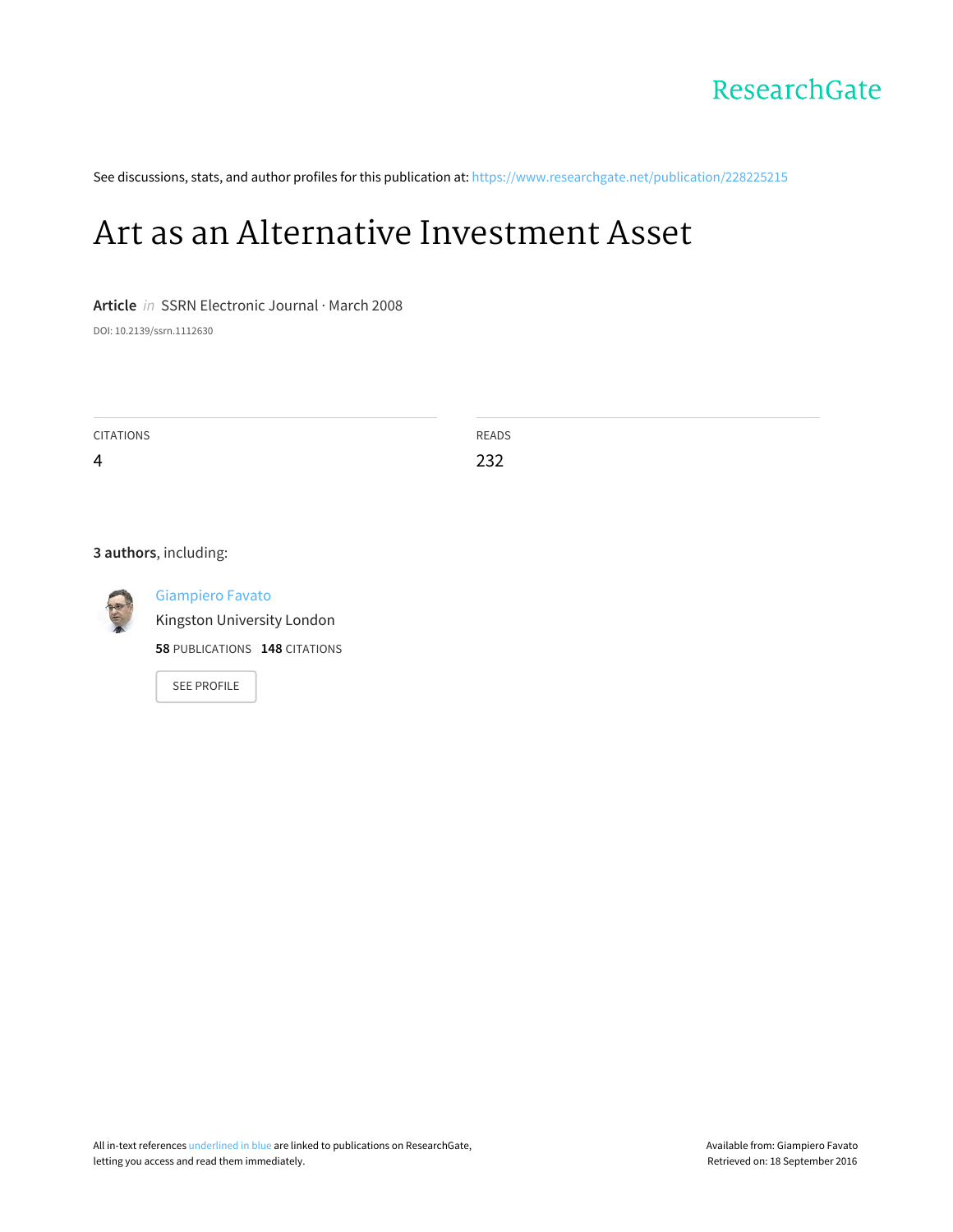## **Art as an alternative investment asset.**

**Raya Mamarbachi\* , Marc Day\* and Giampiero Favato \*, §** 

\* Henley Management College, UK.

§ Corresponding Author (email: giampiero.favato@henleymc.ac.uk)

#### **Abstract.**

The paper constitutes a discussion of the trend around the rise of art as an alternative investment. With financial markets in turmoil, art as an alternative asset class is being incorporated into portfolios in the interest of diversification. Art's low correlation with the equities market and desirable risk and reward ratio, as price appreciation defies all logic, makes it an attractive investment.

The volatility, irrationality and illiquidity of the art market make it hard to compare to more conventional investments. The paper will look at how investors are treating art as an asset class and how art compares to more traditional assets such as equities and bonds.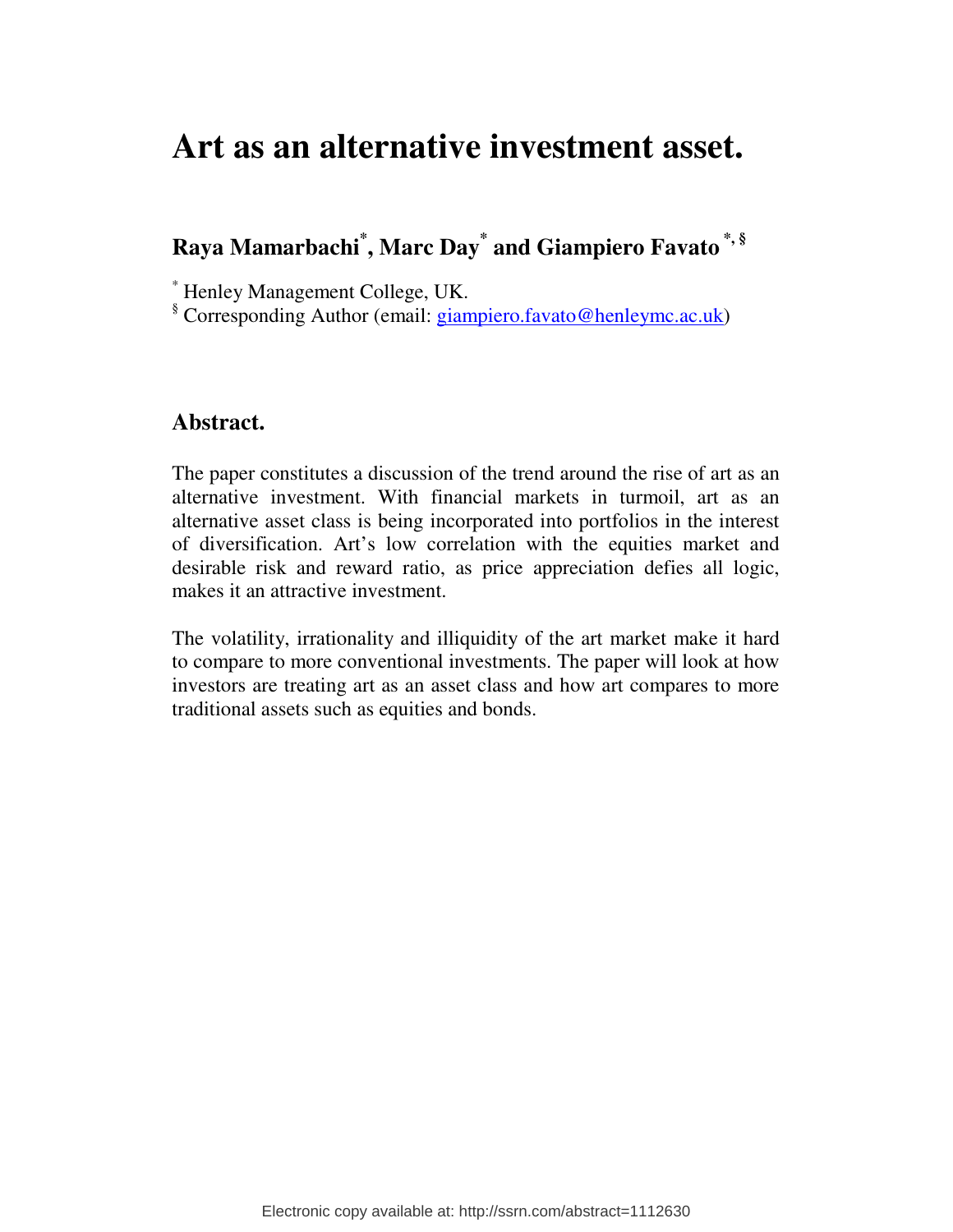#### **Introduction.**

The role of art is changing. Art is no longer just appreciated for its aesthetic value and the expression of its lofty ideals but as an investment. Developments within the art market over the last ten years in the UK have been followed almost as closely as those within the stock market. Prices paid for pieces have gained international publicity and art as an object of investment has become particularly alluring. The art industry has really come of age: it is now worth over \$3 trillion and has an annual turnover of \$30 billion<sup>1</sup>. It has its own indexes for tracking performance (Mei Moses All Art Index, Art Market Research and artnet.com), showing that returns are just as attractive if not better in art than the stock market. Art has become the new hip must-have investment.

Indices tracking the performance of fine art have held up well in the recent economic slowdown with auction houses continuously reporting record prices. While art has been debated for quiet some time, there has been little investigation into the reasons why only a handful of the many small art funds that have proliferated during the past four years has been successful in building significant public and financial support. With uncertain stock market returns and interest rates at their highest in decades, nervous investors are now considering alternative investment avenues.

Art as an investment has an increasing demand coupled with an absolutely limited supply and the ability to survive the economic downturn. Although putting money into art is not as straightforward as investing in bonds or equities, the market is attracting increasing interest. Art as an asset is in a class all of its own. While art is seen by many in the financial community and beyond as an attractive investment as it outperforms more conservative investments, it is also extremely risky. It is an alternative investment earning capital gains rather than a dividend. Art does not behave in the same way as other assets such as real estate, or bonds. As investors take on a more hands-on approach to wealth management and portfolio diversification and with heightened exposure to alternative investments, the worlds wealthiest are looking to find adventure in new territories.

-

<sup>&</sup>lt;sup>1</sup> Source: Thompson financial data, 2006.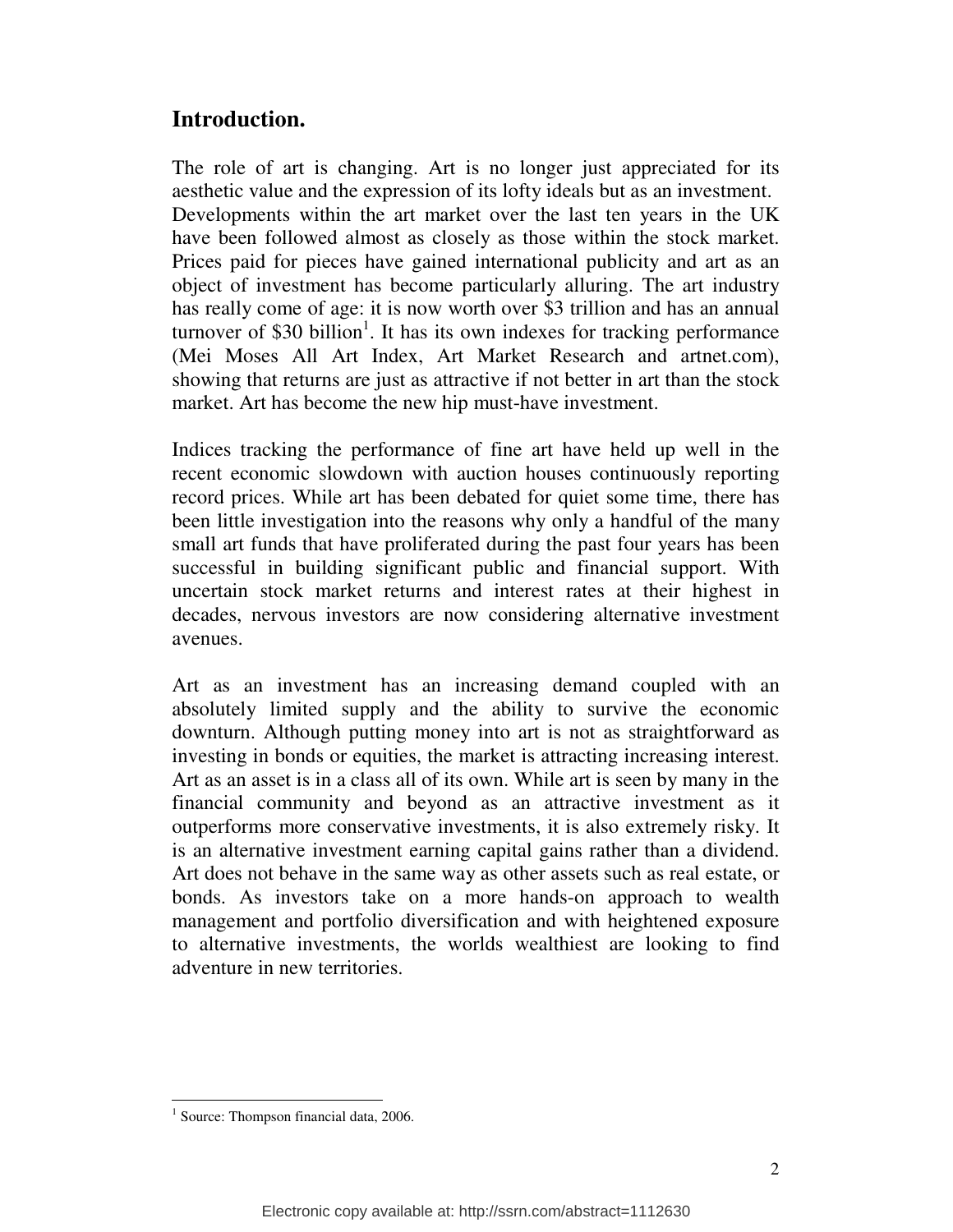Investing in art disregards the traditional benchmarks of financial analysis. Since art does not generate an income stream, such as dividends, the ability to assess a value by calculating future cash returns based on estimating future inflation and interest rates cannot be used to value a work of art. Instead it is a bet on the price appreciation of something whose values defies financial logic. Moreover, art incurs a negative income in the form of storage, insurance, transportation and other associated costs. Whilst contemporary art has appreciated enormously in value over the last few years, not all art works earn a positive rate of return.

#### **The economics of art.**

Art is a heterogeneous product, artworks are unique. Loyalty to an artist is low and the perceived value of the product very much depends on art dealer's taste. There is a lot of competitive pressure in the industry and barriers to entry are high due to high fixed costs, these include the finding and commissioning of artists, advertising, insurance, and distribution. Costs of exiting the industry are also high as it is difficult to liquidate assets. There exists a clear mutual interdependency between firms, dealers, and art fund mangers. The big three auction houses (Christies, Sotheby's, Philips,) are said to be price-makers and not price-takers. The art industry tends to compete on uniqueness of artwork and not on price.

The relationship between supply and demand for art is very similar to luxury goods. To begin with, there is limited supply, giving art a higher value. Secondly, exclusivity that comes with art often leads to higher prices, thus having an affect on the demand curve. There are a number of indicators that point towards an inelastic demand curve, these include:

- Changes in taste
- Changes in income
- Pricing and accessibility
- Threat of substitutes

In the art market there are "numerous pricing strategies and commission packages" (Schweizer, 2008). Artists interested in maximizing their profits will set relatively high prices, which relates to quality and exclusivity like luxury goods, in turn decreasing accessibility. Art fairs that represent galleries and dealers represent the lower priced end of the market as they rely heavily on volume sales than charging customers premium prices.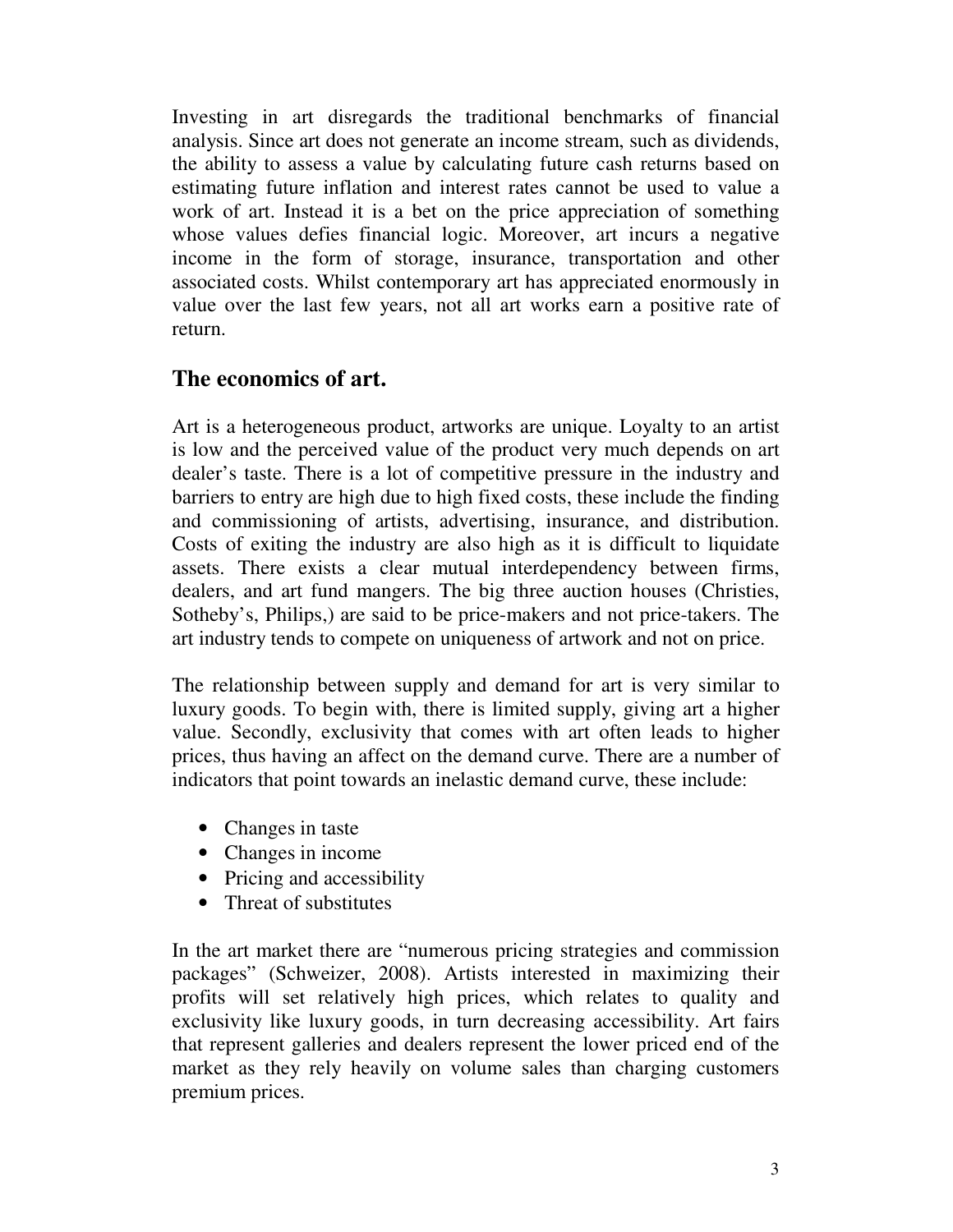Art prices can be assumed to be determined by supply and demand. However, there are many factors that affect the price of art within art markets, such as uniqueness of product and limited supply of works. Price is very much dependent on consumer preferences and differentiation. There are two types of cost affecting the price: production costs and selling costs (Jyrämä, 1999). In art, as a rule, the price of the works of art consists of its production costs plus the aesthetic value of the piece. Selling costs is associated with the making of a new artist in terms of distribution and public relation efforts.

Factors affecting price are intertwined can be divided into four groups:

- 1) the work of art,
- 2) the artist,
- 3) the market and
- 4) the macroeconomic environment.

Factors relating to the work of art include the quality, content of the work, technique used, size and the authenticity of the artist.

Artist's fame and the valuation of previous are important.

One key distinctive feature is the rarity of the works. Legitimization and reputation affect both the demand and supply side. Customers are reliant on the opinions of expert buyers to determine whether the price is correct or not.

Macroeconomic factors include "the state of the economy and economic upswings and downswings which the art market follows" (Post, 2007).

In practice, perfect knowledge of a market does not exist, and this is the case in the art industries. The market can be characterized as highly uncertain and knowledge is scarce. Thus the imperfection's in the market becomes a tool of competition. In art markets, information on markets and products, including potential customers is a way to achieve a competitive edge. There is no substitute for art, art products are unique. Furthermore, benefits sought by customers are numerous and the motives for art purchasing is wide ranging. Art consultant Mr. Philippe Abdini believes that the demand for art in the Middle East region "is not only due to fashion, and it being in vogue, but to the concept of showing off to your neighbour your new found wealth" (Abdini, 2007). Value in the art market is particularly variable and unsupported as it's based on a lot of intangible measures such as taste, fashion, mood, and importance.

The top price for a painting by Takashi Murakami was \$624,000. Since then, the legendary art dealer Larry Gagosian has sold Murakanis and in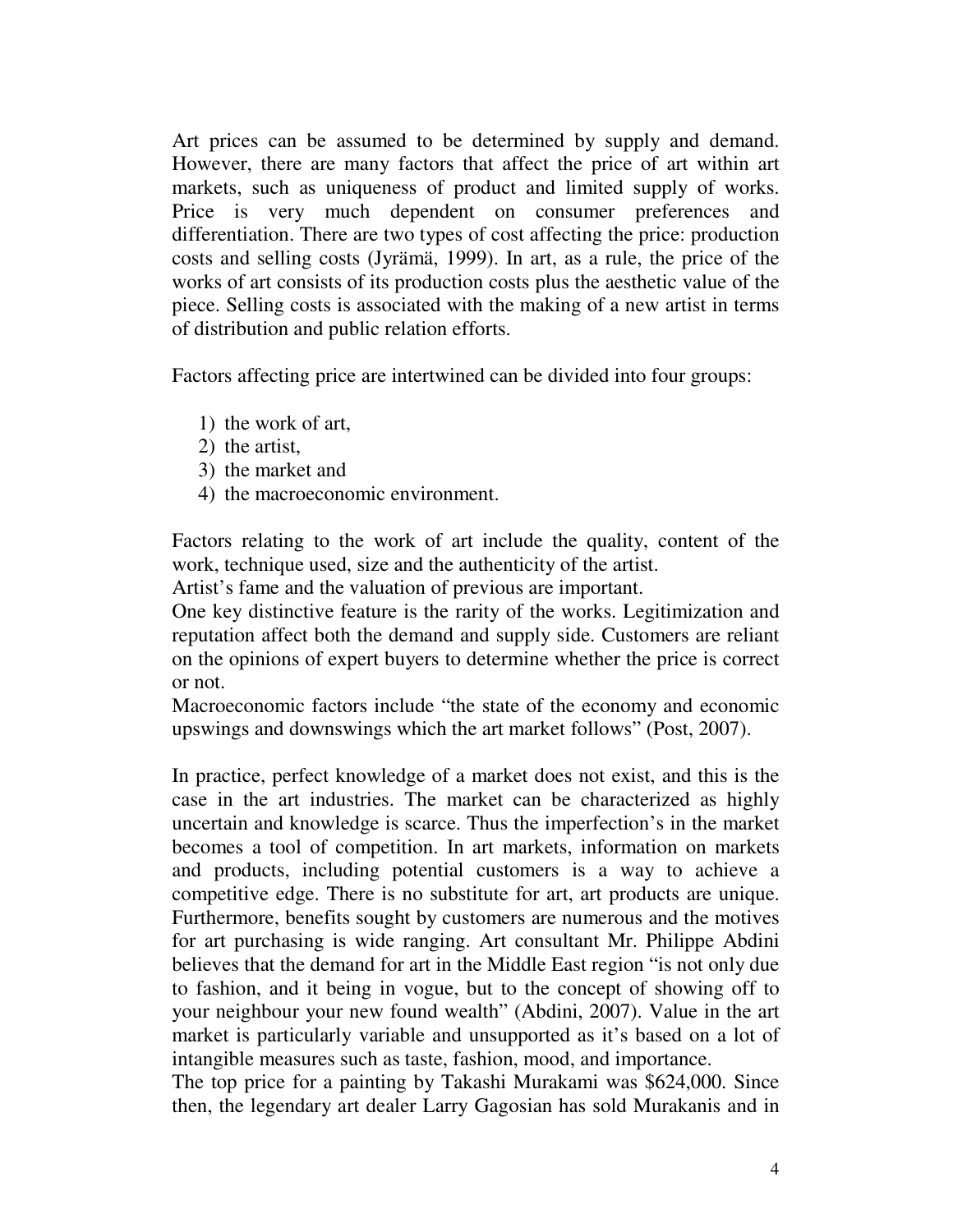November 2007 one was auctioned for \$2.4 million (Douglas, 2008). However, "there is a danger that the market for a work becomes an overdominant measure of value which has a downside risk should something as simple as confidence fall" (Gerlis, 2007).

#### **Art as an alternative investment asset.**

The relationship of art as an investment brings up the question of how can art have any correlation to a mainstream asset class? The consideration of art being lurched into the same field as stocks, bonds and shares, causes much dismay to many within the art community. Gallery owner Guy Peppiat believes that, "art funds are dangerous, and unsafe for the market. They have not been set up for the right reasons and are destroying the notion of what art stands for, aesthetic beauty and too be admired in one's private collection or in a museum" (Peppiat, 2007). Artist Maria Bell-Slater also deems "these funds which effectively act like hedge funds to not be good for artists. They tend to keep artists work in storage for at least 12 to 18 months before selling them. Art should be about enjoyment and being displayed" (Bell-Slater, 2007). However, economists and banking institutions have quite responsibly shown the link between art and investment and most importantly, how art can be considered along side tradition financial assets.

Assets are grouped together based on their characteristics of their underlying companies. Just as in managing traditional assets, art is grouped based on the period in which it was made, the artist (whether they are living or dead), style and medium. The main attraction of the art market and the prime reason for its resurgence as an investment is its low correlation with other financial assets. Art is in a "special asset class of its own as it is generally more risky then stocks, bonds and securities and should in theory generate higher returns for investors" (Kusin, 2007). Art acts as an asset because it is a piece that is owned and holds monetary value and can be exchanged for such a value. However, the issue of value is often subjective because of its heterogeneous nature. Traditional assets are homogenous commodities they cannot be differentiated, as they are the same value per stock per company. In art, each piece is unique, thus making it a market comprised of heterogeneous products.

Art fund mangers have touted the inclusion of 15-30% return of portfolios as a suitable investment and inflation hedge, citing benefits such as diversification and price appreciation while recognizing drawbacks such as illiquidity and high transaction costs. The attractiveness of art as an asset class is not solely because of its shown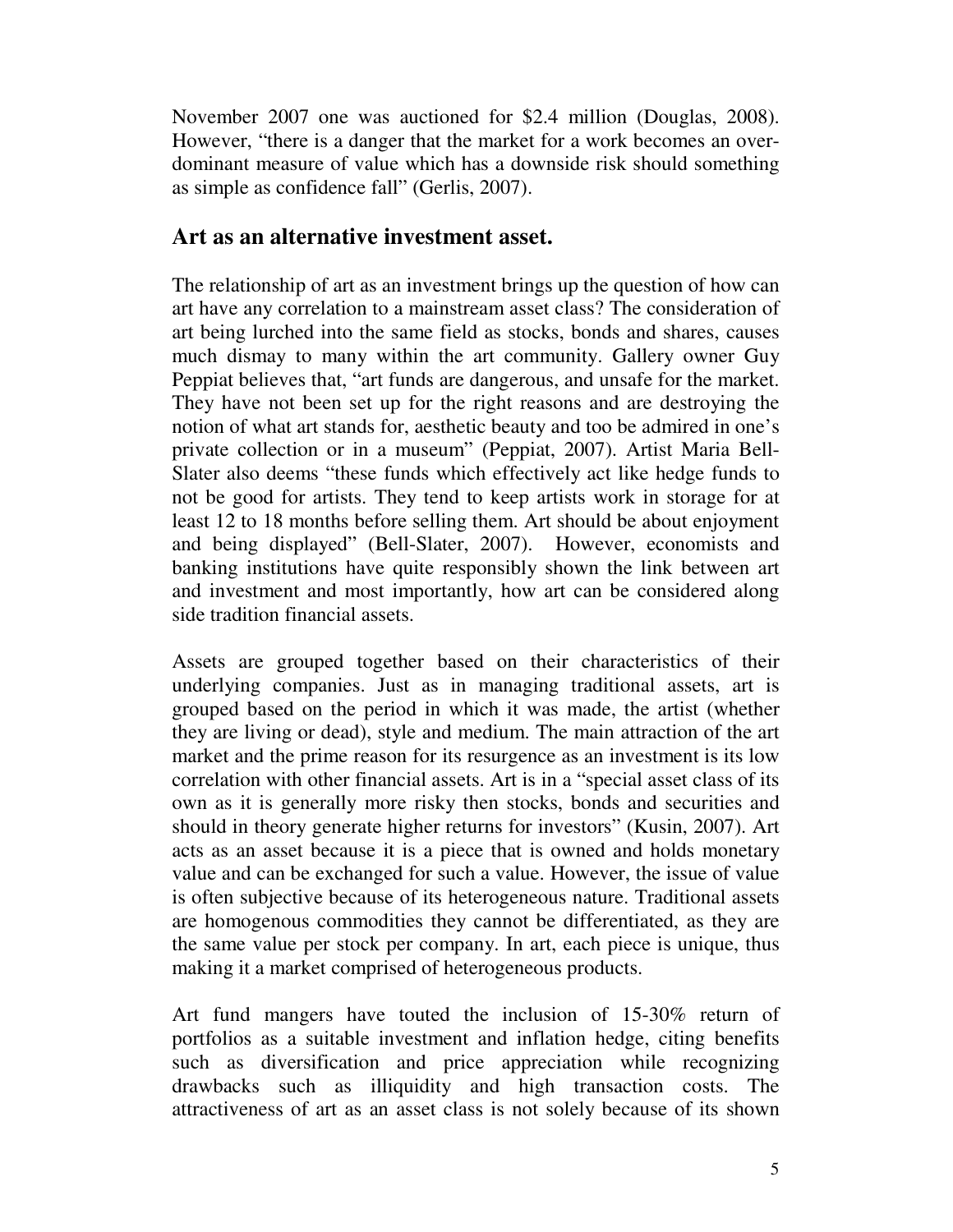returns. Today's high net worth individual wealth is over \$30 trillion and is increasing by 7% per annum. Currently, \$300 billion is potentially available to be invested in art (ABN AMRO report, 2005). Art market consultant, Spencer Ewen explains the appeal of art by "unique features of international marketability, a comparatively low correlation to other stock, lack of transparency and the possibility of desirable risk/reward ratio where if you get it right profits can be large" (Ewen, 2007).

When it comes to asset planning, one of the key concerns for investors is how well an asset can hedge against inflation. Due to the high volatility of art's value, it is necessary to invest over a longer period to adequately hedge (Schweizer, 2008). India, one of the booming markets for contemporary art, works by leading painters have shown price appreciation in value of twenty fold since  $2000^2$ . Annual inflation has remained low. Art which outperforms inflation has become a valuable and sought after holding for an overall portfolio. The present situation of art as an inflation hedge can be explained through the past, "it was the inflation panic of the late 70's-early 80's that was the real economic fuel behind the new vitality of the art market. This newly prosperous, aesthetically orientated generation, saw their cash eroding in value and rushed to put their money into tangible assets such as art" (Deitch, 1989). Many art dealers flaunt the tangible characteristics of art as a valid asset. Philipe Abdini "it's safer than shares it's always there and there will always be a value for it" (Abdini, 2007). There is truth to the theory that when the stock market is in a downturn the art market booms. When markets are bad, people like to invest in something they can touch (Schweizer, 2008).

While some speculators see inefficiencies in the market as an opportunity, in relation to the art market the weaknesses have led to varying support. Some banks support investing in art especially investors favoring a buy-and-hold strategy. Art presents an alternative approach to the diversification of portfolios, giving investors optimal allocations and an opportunity for risk (ABN AMRO report, 2005). It offers returns that can outperform other asset classes with small or negative correlations to traditional classes. Art investment can also decrease a portfolio's risk because of its low or negative correlation to domestic or international equity. Investing in art can also have tax benefits. In the United States, the Internal Revenue Service considers an 'investor' in art someone who can claim that one's interest is purely as an investment, and indicates that one must consult occasionally with experts and subscribe to the relevant

 2 Source: Thompson financial data, 2006.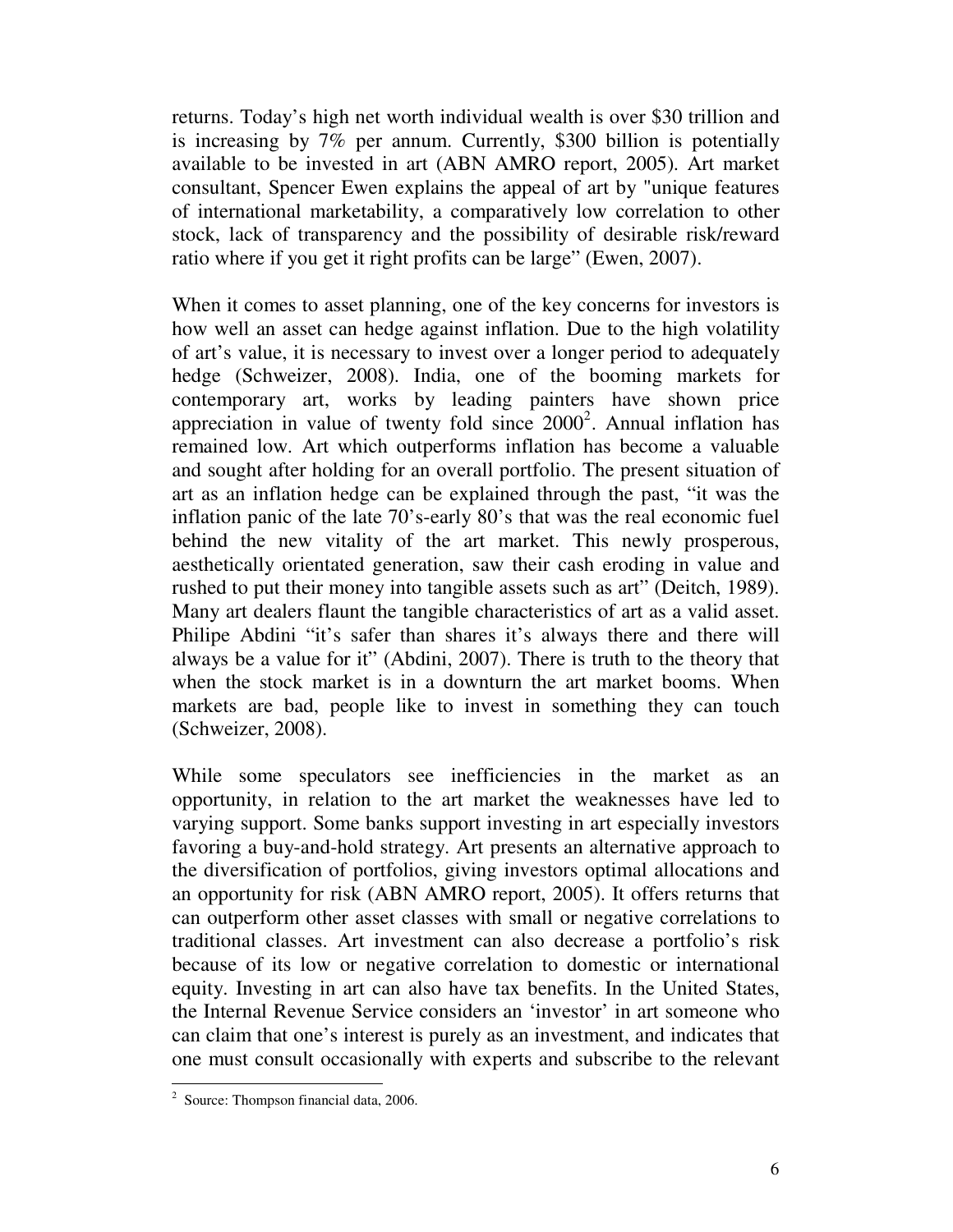periodicals (Grant, 2006). Furthermore, the structure of the art market is relatively unregulated, prices fluctuate and returns are high. "The demand for art is very much dependent on people's wealth, the belief that this wealth will last and on the whims of society's taste" (Gerlis, 2007).

Despite the promises of large returns and the hedging against inflation, many features of the new commodity of 'art' have investors shying away from it. For one thing, art is very volatile, as an alternative asset it has performed in some decades then others. In the 1970's, gold was the best investment, providing a lower degree of risk than stocks. Art at that time provided the most nominal twelve month returns, but provided the greatest chance of loss (Sandler, 2006). In the 1980's, however, art outperformed gold, stocks, bonds and real estate. In the following decade, art returned to its slump. Gold and many commodities showed over 50% loss. Currently, only real estate and some small stocks have been performing well, making art and S&P shares the worst ventures (Sandler, 2006). Art, gold and commodities offer the least attractive risk-reward potential, but provide inferior returns while generating substantially more risk (Merrill Lynch report, 2006). These three asset classes may be more appropriate investments for those with truly long term horizons (Ginsberg, 2007).

A characteristic that is unique to art among asset classes is supply and availability. There is an inelastic supply for art, since most tradable art is trapped in private collections while dealers wait for a deluge resulting from one of the four eventualities: death, debt, divorce, or dissolution. Many desirable pieces from old masters to contemporary art are held in museums, which have de-accessioning restrictions (Groysberg, Podolny & Keller, 2006). Some commentators describe the art market as inefficient because of the absence of market prices where values cannot be determined due to lack of published data. Unlike other markets, the transparent sales of the art market are only held at auctions, on set dates and in specific seasons. "You don't wake up one morning, look at the FTSE, phone your broker and say 'get out of industrials and into impressionists'…..if you are buying shares, you can sell them and know what price you're going to get. You can't do that with art (Ecsktein, 2006).

There are many disadvantages in art. These include liquidity, pricing, performance, costs, track records and conflict of interests. Concerning liquidity, most art funds cannot just sell the majority of their artworks from one day to the next, for the sake of retaining their value they are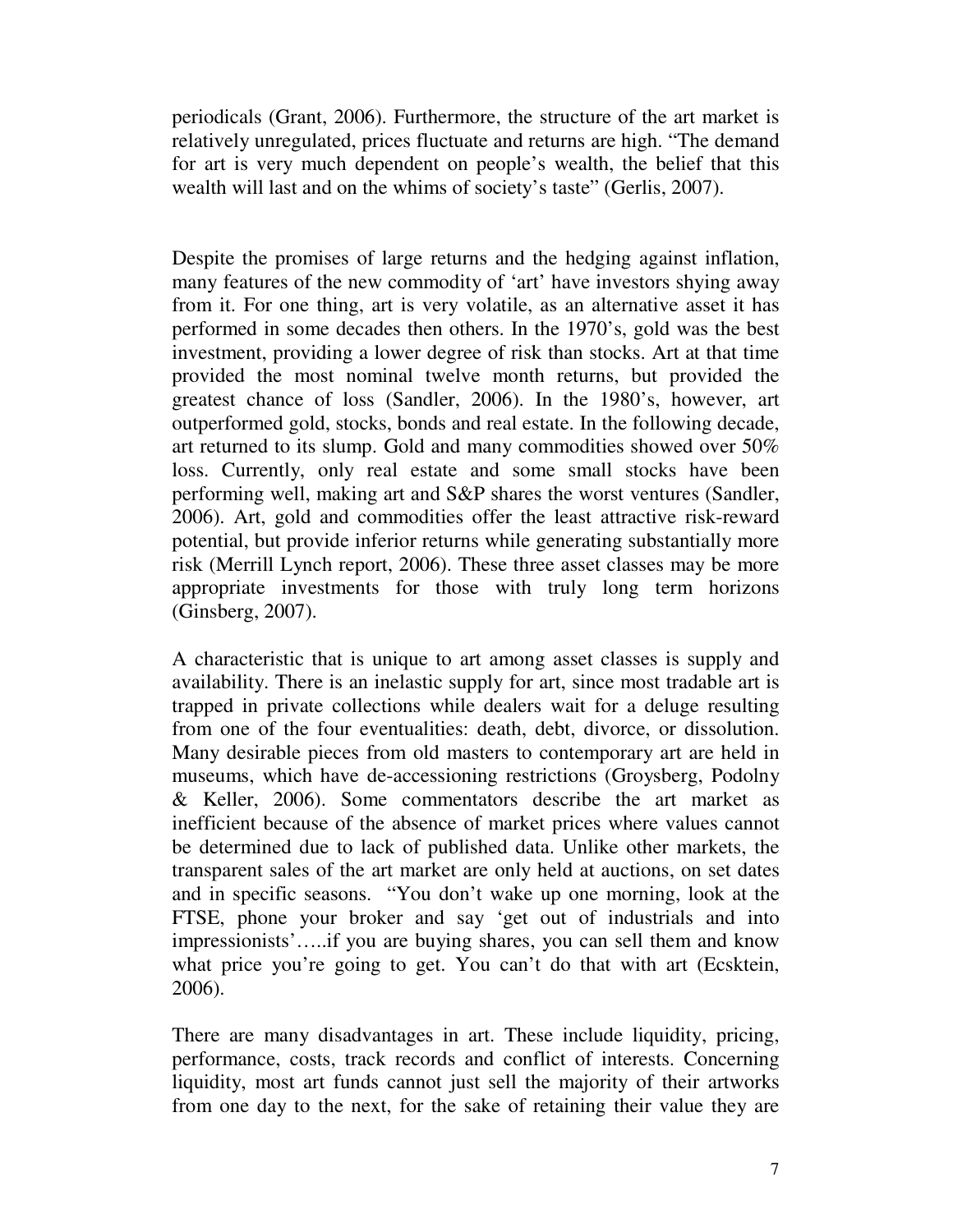normally held for a period of 18 months and thus characterized with high illiquidity (Ewen, 2007). Regarding pricing and performance, there is no price standardization and transparency in the market. Art fund managers can only rely on Mei/Moses Fine Art Index, artprice.com or Art Market Research. These are however boutique indexes and have not been given the stamp of approval by any formal ratings agency. Art needs to be estimated on size, date of creation, condition, name and reputation of artist. "Price opacity of art is a unique characteristic that will remain. The market is unregulated and pricing is based on strong networks and information shared between dealers and clients. It's a bit like a conspiracy" (Abdini, 2007). In relation to, the fourth drawback, costs, in the art market they are hidden. "They are associated with distribution channels in the forms of commission rates, insurance, transportation and value added taxes. The fact is that owning art costs money" (Kusin, 2007). Investing in art funds is a nascent market and track records have not yet been established. Managers of these funds may have esteemed credentials, like Philip Hoffman, CEO of The London Fine Art Fund was the Finance Director for Christies for 20 years, their ability to achieve in this capacity has not been tested yet for more than a couple of years. Inherent in fund structures are conflicts of interest, for example, acquisition strategies when dealers inventory are concerned. The appraisal and purchase of the value of an artwork should be from an independent party.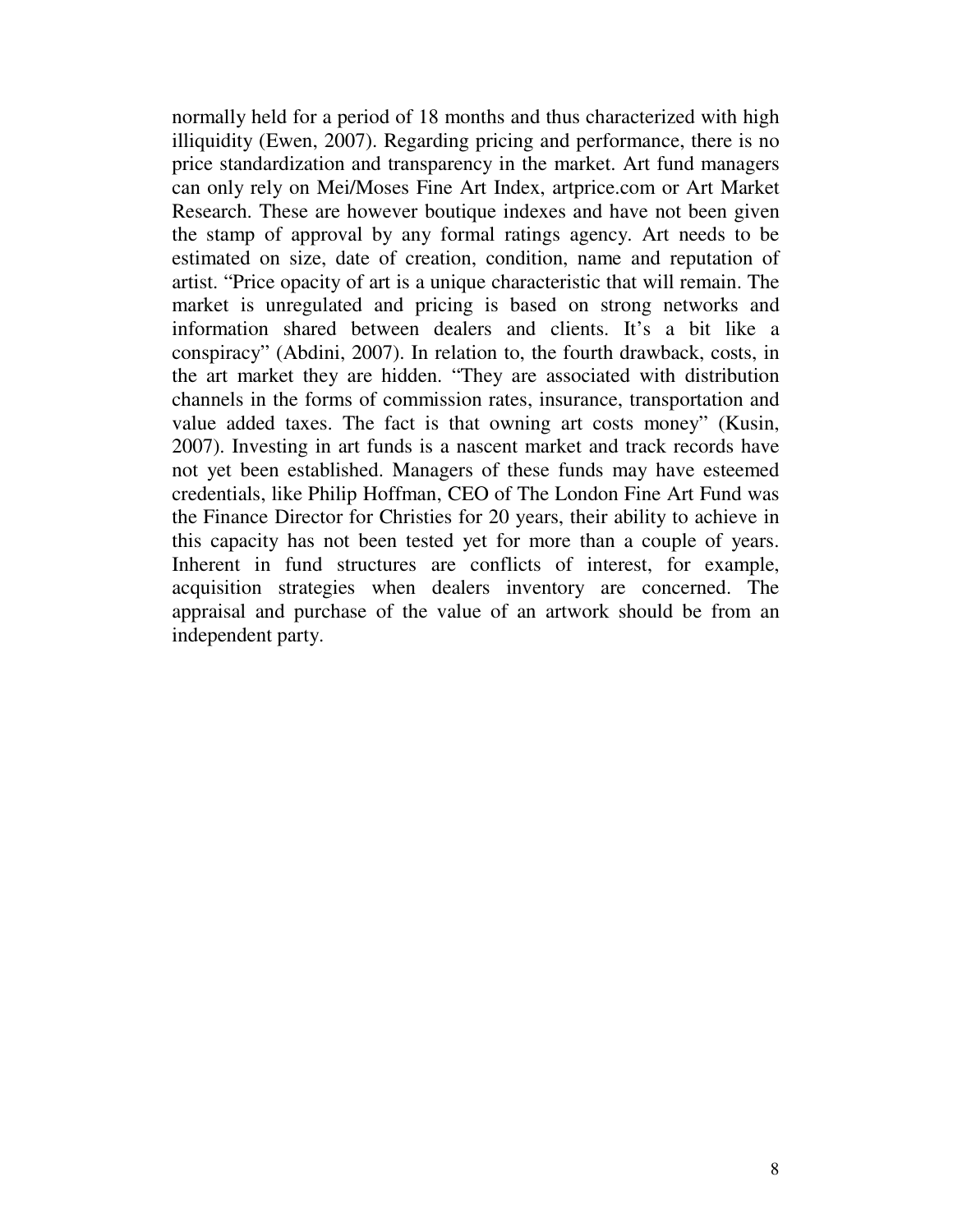#### **Art funds' risk.**

The British Rail Pension fund is the one of the most prominent examples of art investing, where in 1974, for nearly a decade thereafter, invested 2.9% of its overall retirement fund portfolio in the art market. Buying Old Masters, Impressionist paintings, Chinese porcelain, medieval works of art and antiquities under the guidance of Sotheby's from 1987 to 1999, cashed out in a series of sales, the portfolio of artworks sold for roughly \$300 million. With good advice and during a time when the markets were booming, even though there was not a gain on every purchase, the pension fund came out ahead, with a reported compounded annual return of 11.3%. While the British Rail Pension fund success is often hailed as positive proof of art investment, there are many who are skeptical and who believe that its downfall was due to over diversification.

However, over the years a number of smaller investors have attempted investment funds, hoping to achieve the same amount of success. These included in the 1990's the Athena Fund marketed by Merrill Lynch, in 2000 Fernwood Art Fund backed by Wall Street veteran art collector, Bruce Taub, ABN AMRO Art Fund and Falk Art Management. All have since closed their doors. On the frontier for art fund investment are emerging markets, areas such as the UAE, India and China. Art from these countries are relatively cheap and will become more valuable in the years to come. It has been reported in the press that there are small groups in India, Singapore and China that are speculating.

The most recent initiatives in formalizing art as an investment that are still standing was launched in 2004, The Fine Art Fund, owned by Philip Hoffman and, in 2005, The Art Trading Fund by Justin Williams. Both are privately owned and not backed by banking institutions. Newly available research, new indices and strong investor interest because of the high performance of the art market have helped these two companies flourish. Spencer Ewen, Managing Director of a London based art investment consulting firm believes that "the springing up of art funds will go a long way towards making art a mainstream asset class" (Ewen, 2007).

Art funds pool resources to exploit the inefficiencies in the art market, by providing active management in art purchase and maintenance and have access to market intelligence and expertise not available to private individuals. Art fund managers that were interviewed for this paper believe that they offer the following benefits: access to art expertise, insider knowledge of the art market, low transaction costs if you are an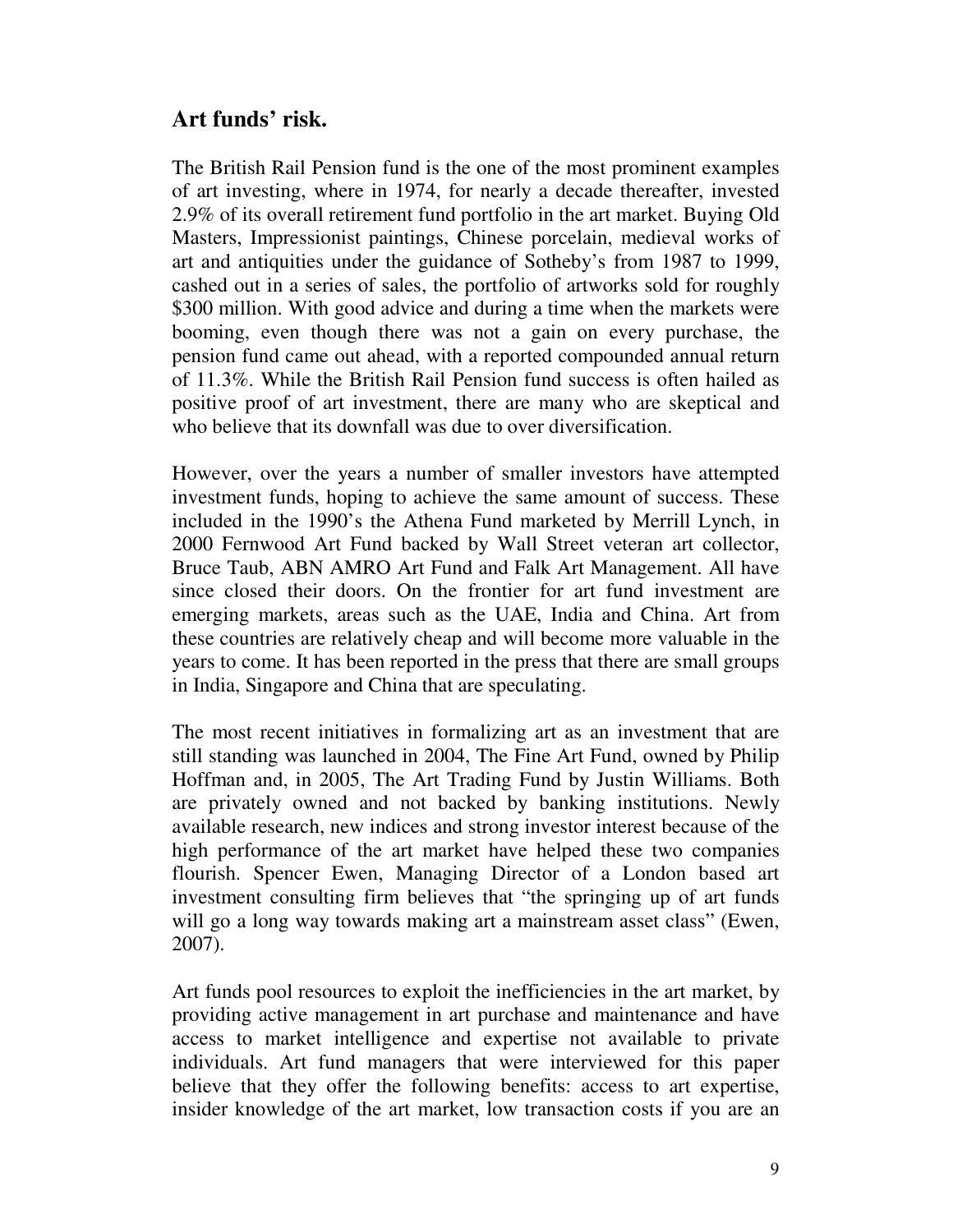investor in the fund, due diligence services, good advisory services and the potential for higher returns. Participating in an art fund gives access to co-investment and adds diversification benefits to a portfolio. Drawbacks in their view are minimal; they take the form of fixed exit strategies and lack of personal involvement with art (Williams, 2007).

#### **Return on investment: art compared to other assets.**

Investing in art has multiple benefits. Art has several attractive return characteristics for a long term investor, including low correlations with other asset classes and that it holds up well during weak economic environments (Post, 2007). Unlike stocks and bonds, art prices tend to have a positive correlation with inflation. The greatest risk involved in investing in art is that there is low transparency into the market. The art markets inefficiency is what makes investing in art so difficult. Expertise in the art market and knowledge of surrounding tax issues are scarce (Schweizer, 2008). The art market is driven by the following attributes:

- Art is a heterogeneous asset. There are few pieces of art of a specific author traded each year despite the number of fairs and auctions in the market.
- Market transparency is low.
- There are large differences in expertise between buyer and seller.
- There is low liquidity.
- Transaction costs are far higher than other markets.
- There are psychological benefits of owning arts, which are not calculated in the case of owning other financial assets.
- The art market has a much weaker equilibrium process than other securities.
- For dead artists, elasticity of supply is equal to zero.
- The inventories of stocks can be substituted by other securities, but each individual work of art is unique.
- Monopolies with art doe exist mainly for owners of art.
- The equilibrium price is unknown, so an objective evaluation (for example the present value of future cash flows) is often impossible.

Mr. Karl Schweizer, Head of Art Banking for UBS feels that "successful investment in art requires extensive know-how about the artistic quality and authenticity of the object to be acquired but also peculiarities of the art market". In addition, it requires the investor to understand international factors affecting art such as exchange rate movements, cultural factors affecting art and market preferences.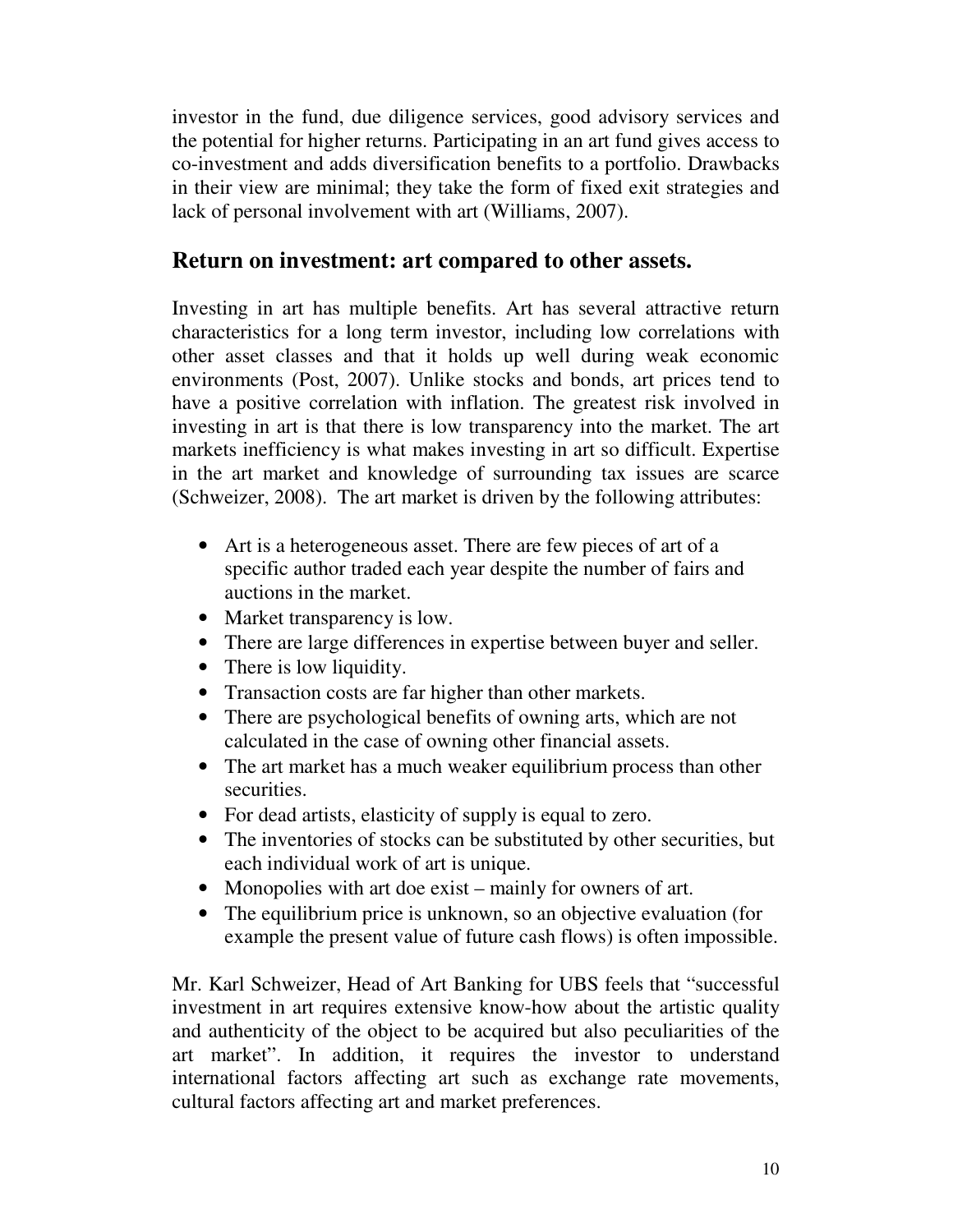One of the greatest problems facing art as investment, is the question of value? Price value of art is a derivative of an emotional value and clearly reflects supply versus demand. The highest price one is willing to pay is often attributed to a work of art. This is indicative of the auction system and in most cases the price that has been paid is not reflective of the piece's true value. The market virtually lives on the frequently differing views of its players especially when contemporary art is concerned. Such works do not usually allow a final, detached and historically supported quality assessment (Kusin, 2008). This is the greatest challenge facing today's players. There is no sustainable formula to assessing a piece's ongoing value. This is normally done through due diligence services, by looking at past sales, and the artist's position in the market in terms of success and decline. The ultimate figure is purely guesswork.

Moreover, the value of an artwork stems from multiple factors, it is tied to, for example, the rising demand for artworks and increasing prices, which is driven by increasing global wealth. Value of artworks is constantly changing so one must be aware of artists' markets when buying. The Fine Art Fund considers a number of different factors when making a purchase to determine the value. These include: the condition of the work, the track record of the artist at auction and its freshness to the market among other things (Hoffman, 2007).

In the market for art, the prices behave randomly; there can be large gains and losses occurring within short holding periods, while returns during longer holding periods are very close to zero, indicative of a random process with a mean of zero ([Baumol, 1986](https://www.researchgate.net/publication/4720497_Unnatural_Value_Or_Art_Investment_as_Floating_Crap_Game?el=1_x_8&enrichId=rgreq-1e577973cba7411db461a52d781d6654-XXX&enrichSource=Y292ZXJQYWdlOzIyODIyNTIxNTtBUzoxMDE3OTIyMTgwOTE1MjJAMTQwMTI4MDU2NDMzMQ==)). Art yields a flow on nonpecuniary viewing services and capital assets, yielding a return from financial appreciation and is a market thought to largely benefit from surplus liquidity in the financial markets. Capital markets can temporarily stimulate the art market in the bull market phase through profit taking and portfolio restructuring; but they do not determine the long-term price behaviour in the art market. Even in times of weaker growth and an unattractive capital market trend, the art market has managed to rise significantly.

Most segments in the art market react quickly to the changes in the economic environment, especially for objects in lower price categories. Economic slowdown brings a drop to demand while increasing supply and thus forcing selling ([Frey, 2003](https://www.researchgate.net/publication/262865284_Art_Markets_and_Economics_Introduction?el=1_x_8&enrichId=rgreq-1e577973cba7411db461a52d781d6654-XXX&enrichSource=Y292ZXJQYWdlOzIyODIyNTIxNTtBUzoxMDE3OTIyMTgwOTE1MjJAMTQwMTI4MDU2NDMzMQ==)). However, this does not effect or rarely does so for artworks in the top price category since wealthy individuals have substantial purchasing power, even in economic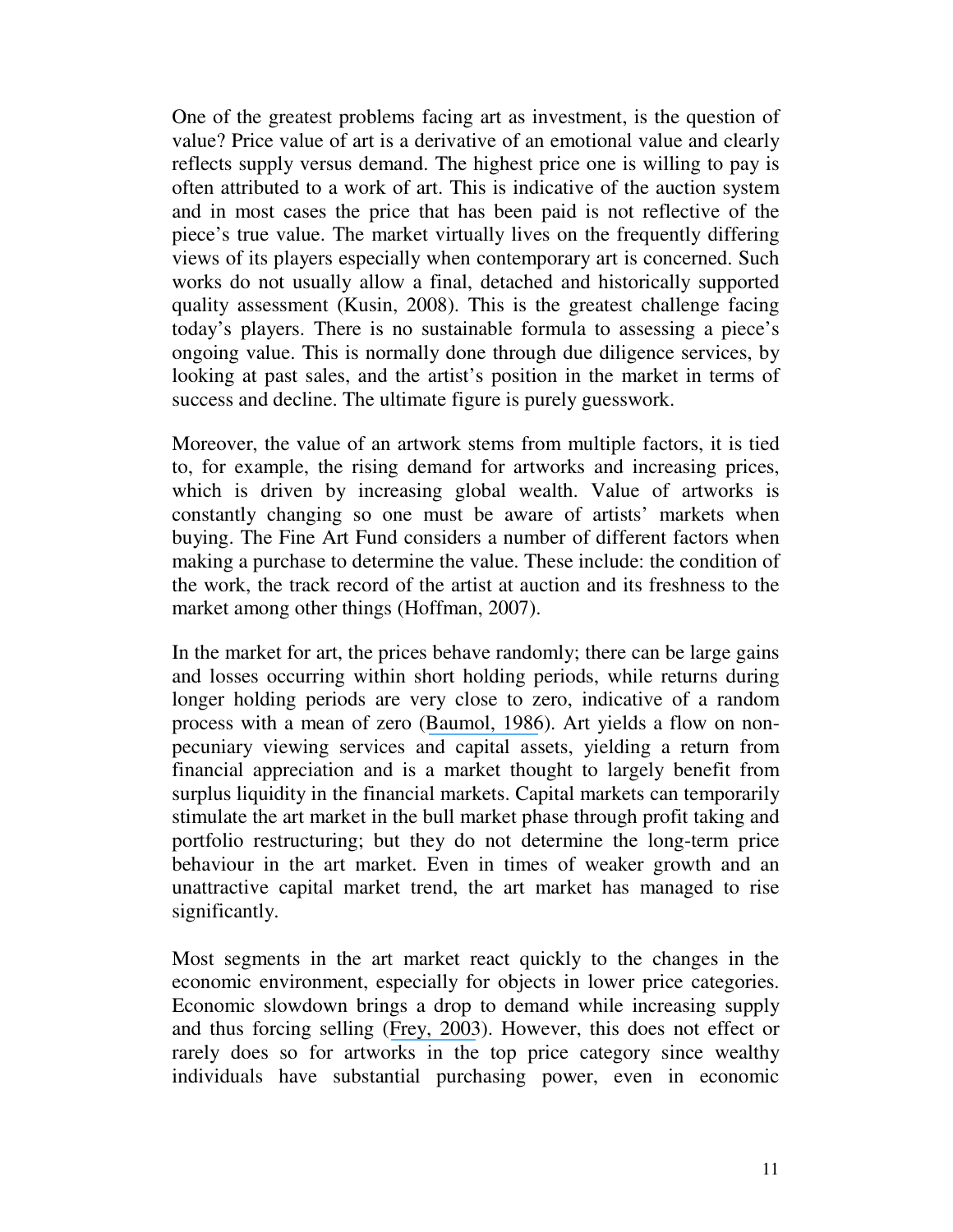downturn. Thus the distribution of income and wealth plays a key role in assessing the price sensitivity of the individual sectors of the art market.

With a market such as art functioning in a grossly disparate manner, one must consider if this is an alternative that will service the needs and tastes of the investor or if a more traditional investment should be regarded. While bonds or stocks are homogenous goods for which markets open every day, this is evidently not the case for art; transactions for paintings for which prices are known through auction houses are infrequent and paintings are the perfect example of heterogeneous goods.

Mei &Moses track sales in a database that now approaches 10,000 transactions. By focusing on repeat sales of the same piece, they hope to account for the fact that works, even by the same artists, are not identical (Palmeri, 2007). Other compilers of data use different approaches. Art Market Research uses results from the big auction houses but lops off the top and bottom 10% of prices under the theory that outliers unduly influence averages. Its contemporary art index shows the category returning 8.7% over the 25 years ending in 2005 (Art Market Research Index, 2007). This is lower then the art returns from Mei and Moses. Whichever method is used, it's unpredictable for investors to count on a similar return, especially if they're buying works from emerging artists.

Nearly all of the research into art as an investment concludes that it is riskier than stocks. Drawbacks include that it is far more difficult to get the same level of diversification in art that you would from mutual funds, which can contain hundreds of stocks. Commissions to buy or sell art at auction through a dealer can easily top 15% (Schweizer, 2008) far higher than what you would pay for a stockbroker. Liquidity is poor, even in hot markets items fail to sell at auction. If you are lucky enough to have longterm capital gains, art work is taxed at the full 28% rate vs. 15% for securities (Palmeri, 2007). Furthermore, dividends are limited to the enjoyment you get from looking at the art.

The uncertainty roiling the financial markets over the last few weeks has many asking questions about the future of the market for art. Maybe the market is ripe for correction (Taylor, 2007).

The graphs reported in appendix are comparing four art indexes from London based Art Market Research (ArtQart, Modern Art, Contemporary Art, American Art) with UK and US real estate indices, hedge fund indices, bonds, and equity (The New York Stock Exchange, FTSE 100, S&P 500), over a two year period, February 2005 to January 2008.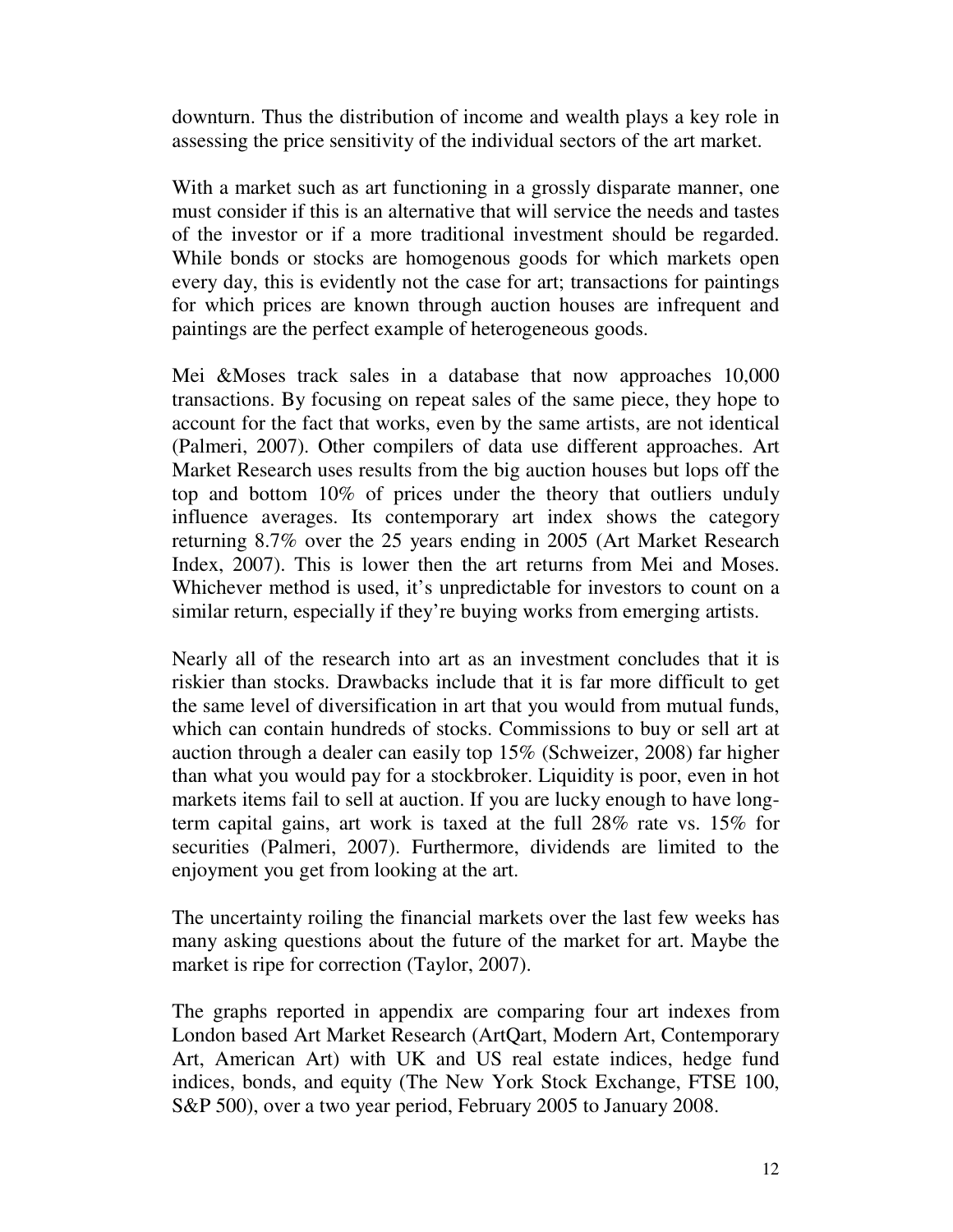Looking at the overall picture over the last two year period, annual returns for art continue to exceed the return for stocks, bonds, equities and real estate, making it a good contender for those interested in diversifying their investment portfolio. The period looked at was short term, however, as stated earlier in the chapter, in the long term stock performance dominates art over the last twenty five years (Mei/Moses Art Index, 2007).

#### **Sentiments about the future outlook of structured investments in art.**

As for the market ahead there is great speculation into where art will be going. At this time, the market is in a great place for all sectors especially contemporary art, which is continuously increasing, and furthermore the art market is becoming more global with the emergence of Contemporary Indian and Chinese Art. With the emerging markets in India, China and United Arab Emirates, art pieces from these regions are becoming more and more popular. Not only is art being bought from these countries, but as people are getting richer there are more investors from these global regions. Patriotism is also an important part of the growth of the art markets in developing countries; many collectors are buying works from their own countries as a patriotic measure and as a confirmation of their cultural identity. While the art market is clearly in a boom right now and although there are predictions of increasing the value of the market, we know "everything happens in cycles" (Ewen, 2007). While the market is up right now it's inevitable their will be a decline in the future.

Conversely, Ewen's sentiments are not shared by all of the art market. Many are increasing their work force, new galleries are opening and there seems to be a constant supply of new clients wishing to start buying art. As long as global wealth creation continues the art market can evade a slump. Time will tell whether the credit crunch and looming recession will have any affect on the art market. "Wealth is a big contributing factor to the success of the art market. The 'hedge fund' billionaires are encroaching into the territory" (Ginsberg, 2007).

The idea of not buying into what is 'in' or something that will bring prestige is a lesson that has been learned from the art boom of the 1990's, where the Japanese infiltrated the market and bought significant amounts of half decent Impressionist paintings. Since that catastrophic event in the art world, the market has been making maneuvers to make sure that an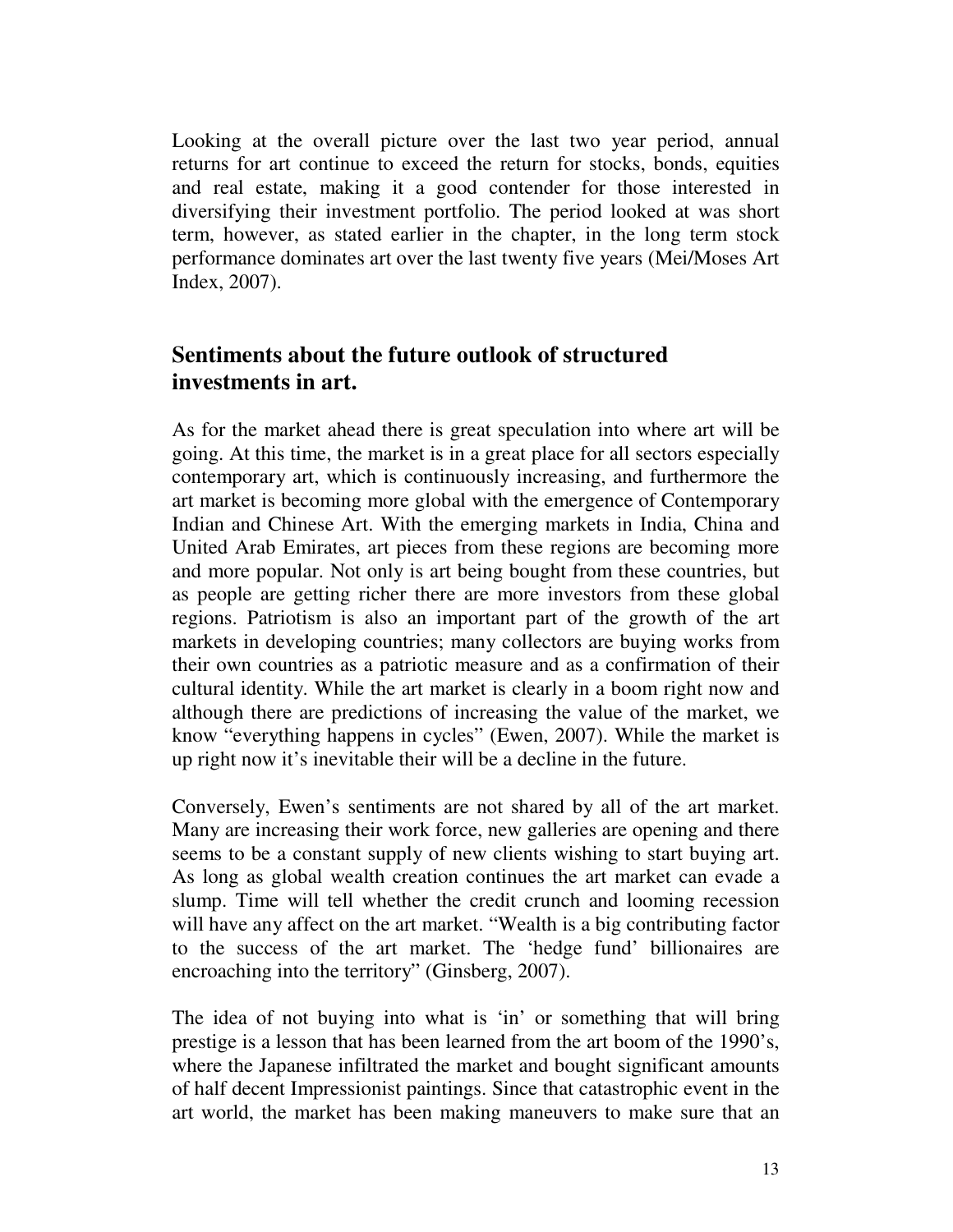incident such as that does not happen again. Art professionals are concerned with the future of the market and making sure that it is an industry that remains strong. Therefore the presence of creative artists is important, as well as, servicing clients so that they will be challenged and excited by art.

What is the outlook for art funds themselves? The results of my research and interviews have lead me to argue that art funds have difficulty in meeting investor expectations and this is a key reason to why so many have failed. Going forward they need to be aware of these specific causes: lack of institutional support and management issues. High net worth individuals ready to consider investing are said to be having problems grasping the concept of art funds because of the lack of market transparency, lack of liquidity, ease of exit from the fund and a misunderstood risk/return ratio. Ultimately for art funds to become successful they will need the involvement and backing of some of the major banks – SGAI AI Art Fund could have a fighting chance in the future. From an institutional point of view, many of the funds lack structure from both an organisation and a legal aspect (Schweizer, 2008). In addition, banks make most of their revenue from commission fees from transactions, in art funds your money is normally lucked up for a period of 5-9 years.

Management of art funds is a rare combination of experienced investment skills and art market professionals. Institutions and private investors are concerned with this especially when it comes to the senior art advisors. Art advisors credentials hold little weight in the financial industry, and they are presumed to be lacking in ability to manage money, their role is also questioned because of the perception of conflict of interest. Are they acting on the behalf of the fund or because they are unable to persuade their own clients to buy the art? Most of the expertise in the art market lies with professionals who buy and sell art on their own account and that is in addition to advising a fund – this does lead you to wonder who is on the same side, against or in dispute with each other? Art funds need to be structured in a manner that protects them from such risks. The interviews have revealed that art fund managers prefer the private equity model over a hedge fund model as there is less risk.

Other deficiencies that art fund managers need to worry about are making sure that the structure of the art fund is clearly communicated. Potential investors are most concerned about the spread being too high. Huge money is spent in fees going to intermediaries and professional advisors. As art funds do not give a yield, the running cost of the fund most come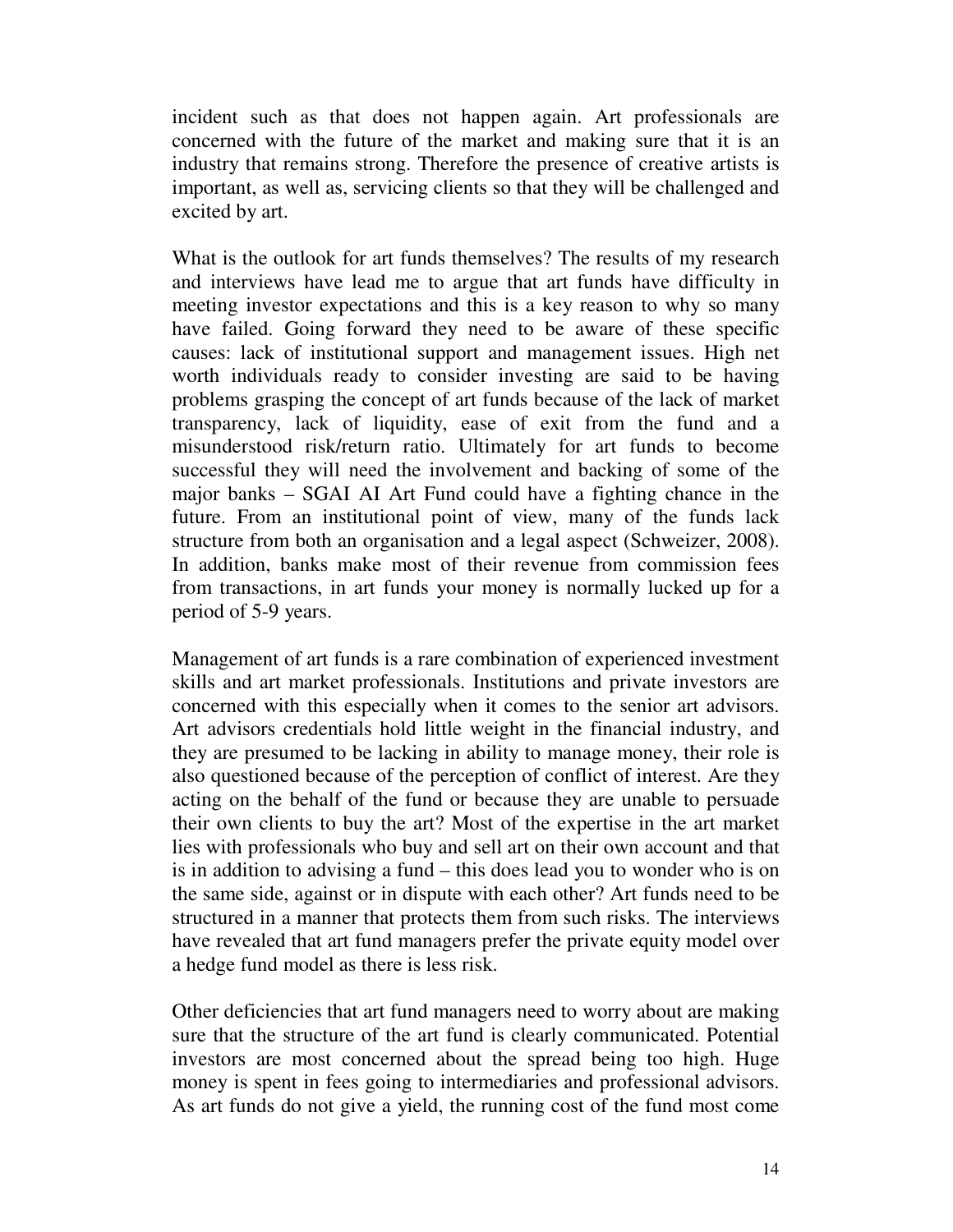from profits taken on pieces of art works sold or on interest of uninvested money. Such an added expense to a fund can affect the rate of return. Extra costs such as insurance, shipping, storage must also be considered in addition to management fees.

Another concern for art fund managers is the fact that institutions, are calling for the art market to be regulated. Many in the art world believe that this will never happen. Economist argue that in the future the art market will be provided with a vehicle for price transparency, the large majority agree that private sales data, around the 50% mark, will never become available to those without insider knowledge. Art funds should be more concerned with obstacles facing them such as removing the mystery surrounding them in terms of how they operate. They are seen as the "last bastion of the asset market" (Ewen, 2007) and have loose intellectual property rights. The art market can be characterised as being localised and protectionist, gallery owners are themselves obstacles in their own rights and behave with silo mentalities.

The fact that art indices only work in the secondary art market and not the primary one is another obstacle. The Mei/Moses indexes are based only on auction results, not on private sales. Reliability of information makes it difficult to develop a reliable index. Another problem to note within the art market index is how often such an index can be updated to reflect current trends. Art Market Research index is updated monthly but Mei/Moses indexes are updated annually due to the smaller number of transactions in the art market place.

Social changes in taste and the way art funds are perceived can make or break them. Many private collectors have banded together against the notion of investing in an art fund, thinking it 'unethical' as they believe collectors should buy what they love and not confine themselves to limited areas of art and artists. The excitement to them comes when they find that 'fantastic' piece. Collectors are less likely to invest as they feel they need control over their purchases and want some sort of quality control.

The entering of more art funds into the market will create volume and greater choice for investors, all positive things for investors. As the concept is fairly new, time, has presented the gravest concerns for investors, track record will be corrected with the increase in competition. With more competition comes more public financial support which will help establish investor confidence.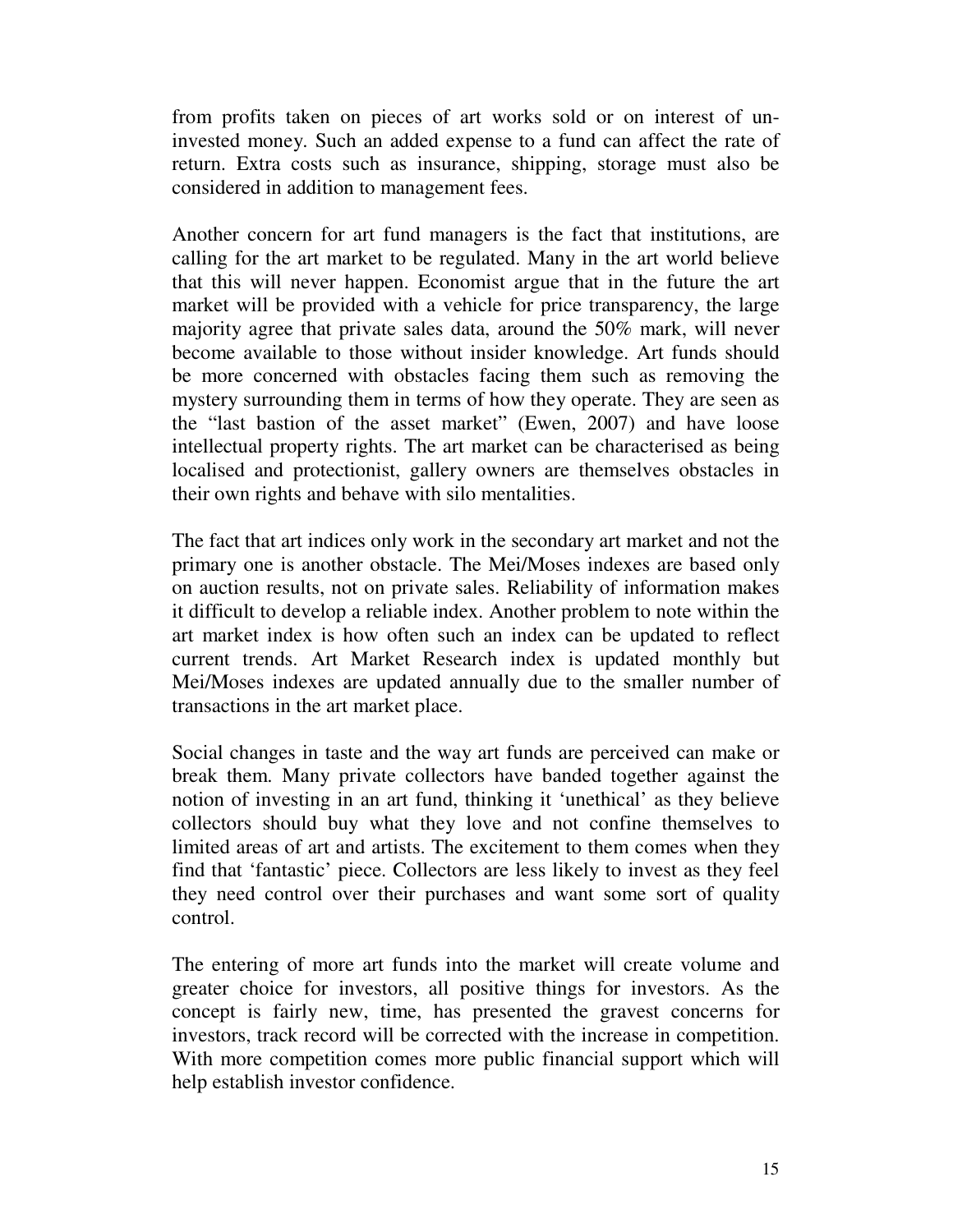The art market lags behind the stock market in its trends, so how the panic over the financial markets, sub prime mortgages and credit squeeze will affect the price of art is yet to be soon. Anyone whom can provide liquidity to a market that has none –whether by buying up or downgraded mortgages or, potentially, by creating a market in art futures – stands to make a lot of money (Taylor, 2007). Many in the financial world believe this is where the art market is heading and it's the beginning of a major liquidity squeeze.

While the returns on art may not always beat the stock market and art may not always be the fastest growing asset, when measured against spending on rapidly depreciating alternatives, it's a great asset and provides valuable portfolio diversification. There is a value of putting a portion of ones asset into art, as the art market has echoed the stock market over extended periods. Different kinds of art investments offer radically different risk return profiles. Buying the works of contemporary art, such as brand new 'undiscovered' artists is a very high risk/potentially high reward approach. How long the contemporary art market will continue to keep rising remains unclear especially as it is very much linked to the taste and interest of the wealthy.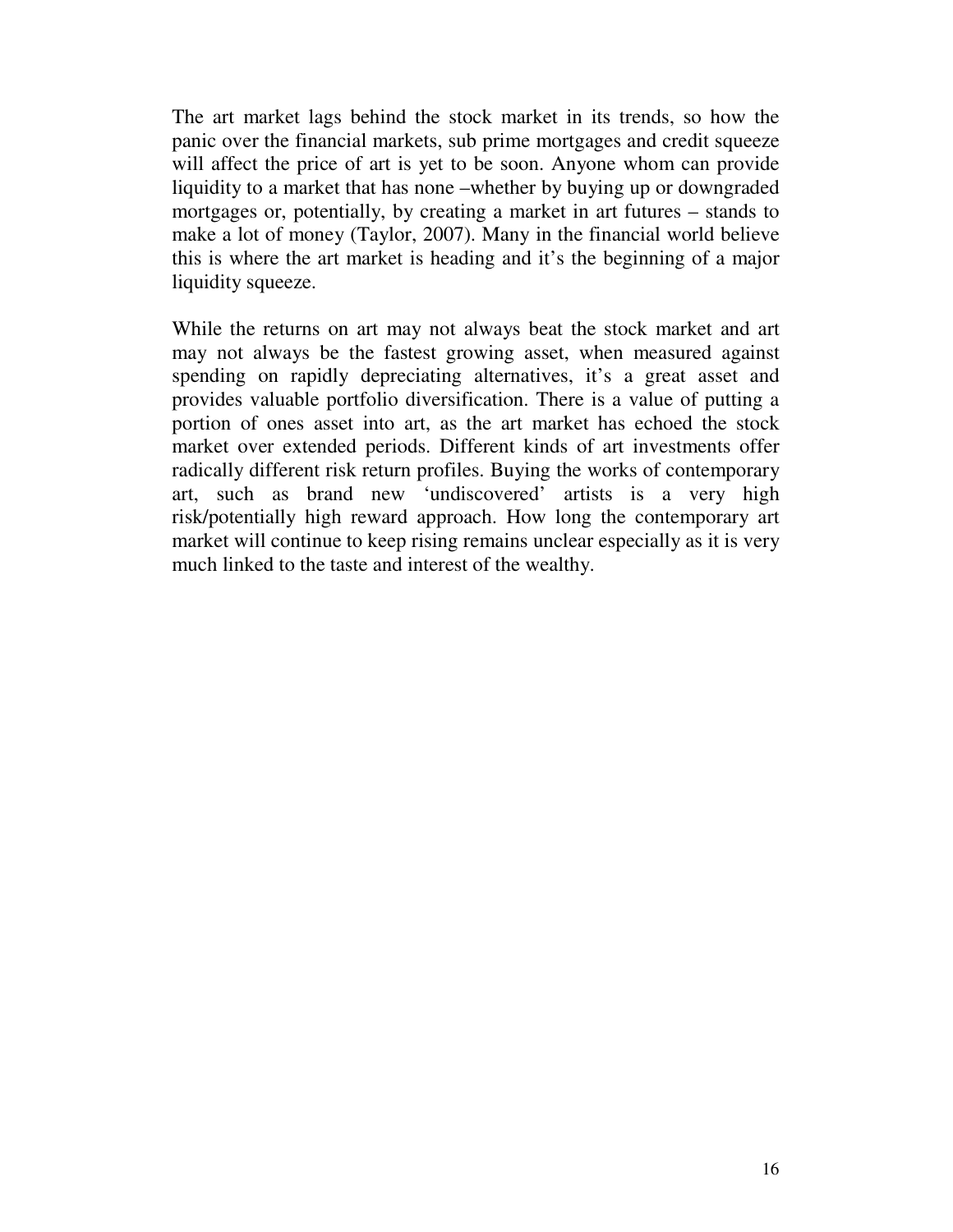#### **References.**

Abdini, P, 2007, *Interview with Mr. Abdini, Director, Bellamy's*, 27<sup>th</sup> of September, 2007

ABN AMRO Bank, 2005, *Art Funds Initiative: 2005 Global Road Show* 

Art Trading Fund, 2007, *Art Trading Fund Investor Report*, August-October, 2007

Baumol, W, 1986, *["Unnatural Value: Or Art Investment as a Floating](https://www.researchgate.net/publication/4720497_Unnatural_Value_Or_Art_Investment_as_Floating_Crap_Game?el=1_x_8&enrichId=rgreq-1e577973cba7411db461a52d781d6654-XXX&enrichSource=Y292ZXJQYWdlOzIyODIyNTIxNTtBUzoxMDE3OTIyMTgwOTE1MjJAMTQwMTI4MDU2NDMzMQ==) Crap Game*[." American Economic Review, 76: 10-14](https://www.researchgate.net/publication/4720497_Unnatural_Value_Or_Art_Investment_as_Floating_Crap_Game?el=1_x_8&enrichId=rgreq-1e577973cba7411db461a52d781d6654-XXX&enrichSource=Y292ZXJQYWdlOzIyODIyNTIxNTtBUzoxMDE3OTIyMTgwOTE1MjJAMTQwMTI4MDU2NDMzMQ==)

Bell-Slater, M, 2007, *Interview with Mrs. Bell Slater, Artist and Volunteer at Artfunds.org,* 10<sup>th</sup> of November, 2007

Deitch, J, 1989, The *Business of Art*, Prentice Hall, N.J.

Douglas, S, 2008, *Larry Gagosian*, Intelligent Life, The Economist, vol.1, issue 3, spring, pp. 100-107.

Eckstein, J, 2006, *"Treating Art as an Asset Class,"* Investing in Art, Jeremy Eckstein and Associates, London

Ewen, S, 2007, *Interview with Mr. Spencer, Partner, Seymour Art Consultancy,*  $26^{th}$  of October, 2007

Frey, B, 2003 *["Art Markets and Economics: Introduction,"](https://www.researchgate.net/publication/262865284_Art_Markets_and_Economics_Introduction?el=1_x_8&enrichId=rgreq-1e577973cba7411db461a52d781d6654-XXX&enrichSource=Y292ZXJQYWdlOzIyODIyNTIxNTtBUzoxMDE3OTIyMTgwOTE1MjJAMTQwMTI4MDU2NDMzMQ==)* University of [Zurich, Journal of Cultural Economics, Vol. 21, 2003](https://www.researchgate.net/publication/262865284_Art_Markets_and_Economics_Introduction?el=1_x_8&enrichId=rgreq-1e577973cba7411db461a52d781d6654-XXX&enrichSource=Y292ZXJQYWdlOzIyODIyNTIxNTtBUzoxMDE3OTIyMTgwOTE1MjJAMTQwMTI4MDU2NDMzMQ==) 

Gerlis, M, 2007, *Interview with Mrs. Gerlis, Journalist, Art Newspaper,*  18<sup>th</sup> of November, 2007

Ginsberg, M, 2007, *Interview with Mrs. Ginsberg, Curator, British Museum*, 19<sup>th</sup> of December, 2007

Grant, D, 2006, *"Art investment companies begin to make purchase,"* Main Antique Digest, 20<sup>th</sup> September, 2006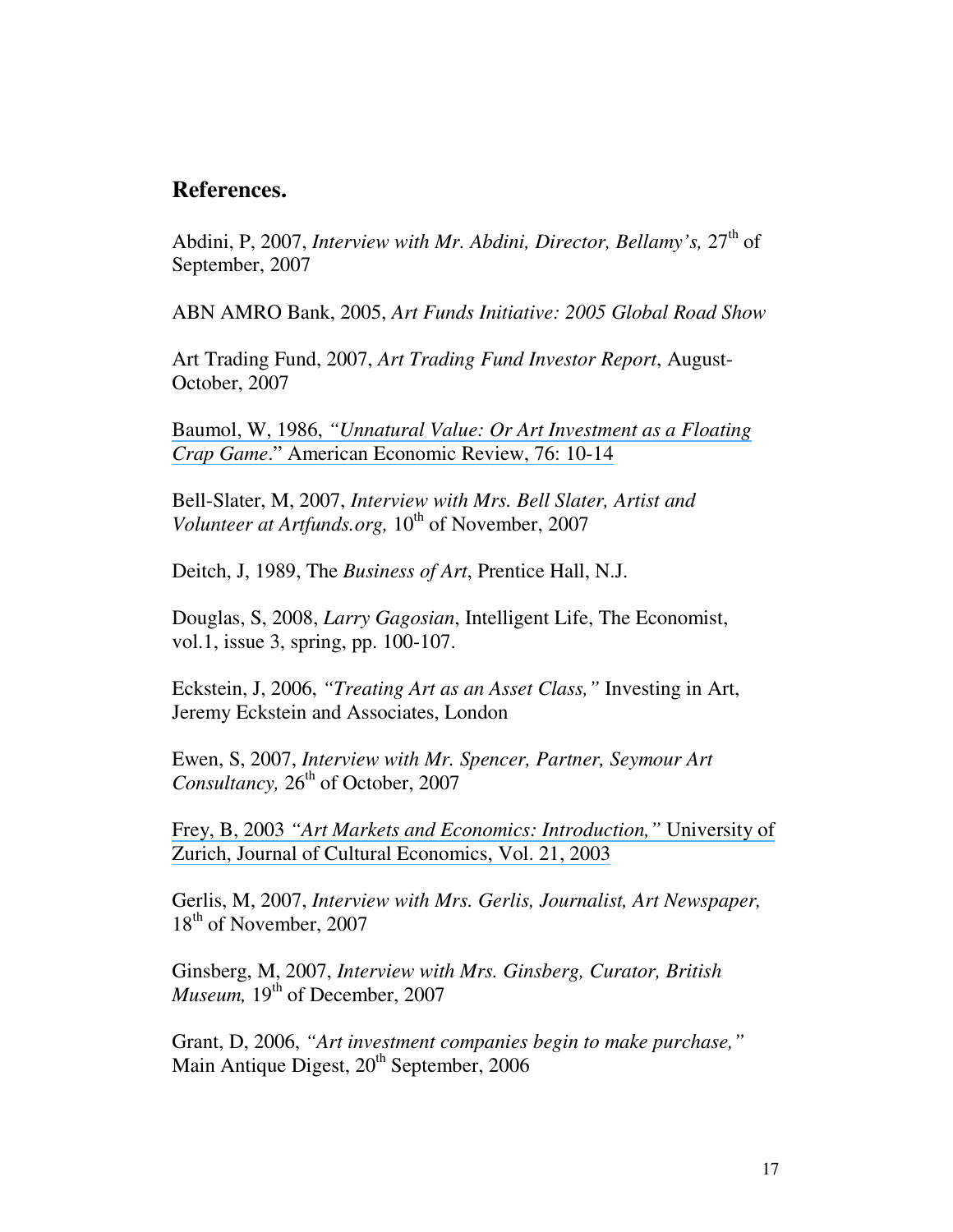Groysberg, B, Podolny, J, Keller, T, 2006, *"Fernwood Art Investments: Leading in an imperfect marketplace,"* Harvard Business School Publishing, Cambridge, M.A., 2006

Hoffman, P, 2007, *Interview with Mr. Hoffman, Director, The Fine Art Fund*,  $18<sup>th</sup>$  of December, 2007

Jyrämä, A, 1999, *Contemporary Art Markets: Structure and Practices*, Helsinki School of Economics and Business Administration.

Kusin, D, 2008, *Interview with Mr. Kusin, Owner of Kusin & Co,* 8<sup>th</sup> of January, 2008

[Mei, J.P and Moses, 2002, M, "Art as an Investment and the](https://www.researchgate.net/publication/4726944_Art_as_an_Investment_and_the_Underperformance_of_Masterpieces?el=1_x_8&enrichId=rgreq-1e577973cba7411db461a52d781d6654-XXX&enrichSource=Y292ZXJQYWdlOzIyODIyNTIxNTtBUzoxMDE3OTIyMTgwOTE1MjJAMTQwMTI4MDU2NDMzMQ==)  [Underperformance of Masterpieces",](https://www.researchgate.net/publication/4726944_Art_as_an_Investment_and_the_Underperformance_of_Masterpieces?el=1_x_8&enrichId=rgreq-1e577973cba7411db461a52d781d6654-XXX&enrichSource=Y292ZXJQYWdlOzIyODIyNTIxNTtBUzoxMDE3OTIyMTgwOTE1MjJAMTQwMTI4MDU2NDMzMQ==) *American Economic Review*, [December 2002.](https://www.researchgate.net/publication/4726944_Art_as_an_Investment_and_the_Underperformance_of_Masterpieces?el=1_x_8&enrichId=rgreq-1e577973cba7411db461a52d781d6654-XXX&enrichSource=Y292ZXJQYWdlOzIyODIyNTIxNTtBUzoxMDE3OTIyMTgwOTE1MjJAMTQwMTI4MDU2NDMzMQ==) 

Merrill Lynch/Cap Gemini & Ernst & Young, 2006 *"The World Wealth Report2006".* 

Palmeri, C, 2007, *"The Artful Investor. New research calls art a smart investment, but skeptics point to high costs and high risk",* Business Week, March  $12<sup>th</sup>$ , 2007

Peppiat, G, 2007, *Interview with Mr. Peppiat, Gallery Owner*, 17<sup>th</sup> of October, 2007

Post, S, 2007, *Interview with Mrs. Post, Membership Director, Contemporary Art Society,* 11<sup>th</sup> of November, 2007

Sandler, L, 2006, "Art Is Among Worst-Performing Investments, Merrill Lynch Says," Bloomberg.com

Scheweizer, K, 2008, *Interview with Mr. Schweizer, Head of US Art Banking*, 11<sup>th</sup> of January, 2008

Taylor, K, 2007, *"Seeking a hedge for art,"* The New York Sun, August  $13^{\text{th}}$ , 2007

Williams, J, 2007, *Interview with Mr. Williams, Director, Art Trading Fund,* 2007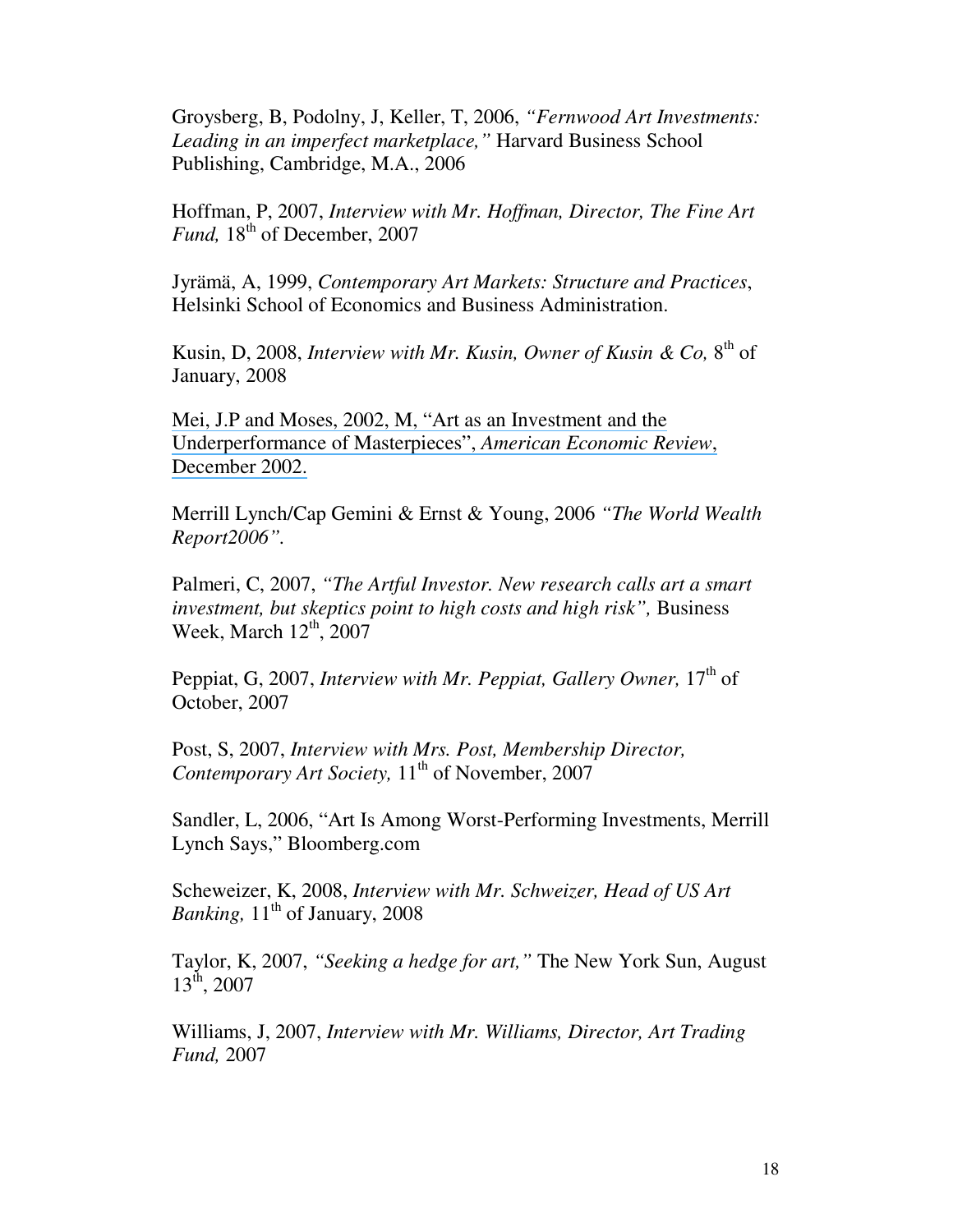### **APPENDIX**

*Figure 1: Art vs. NYSE*



*Figure 2: Art vs. S&P 500.*

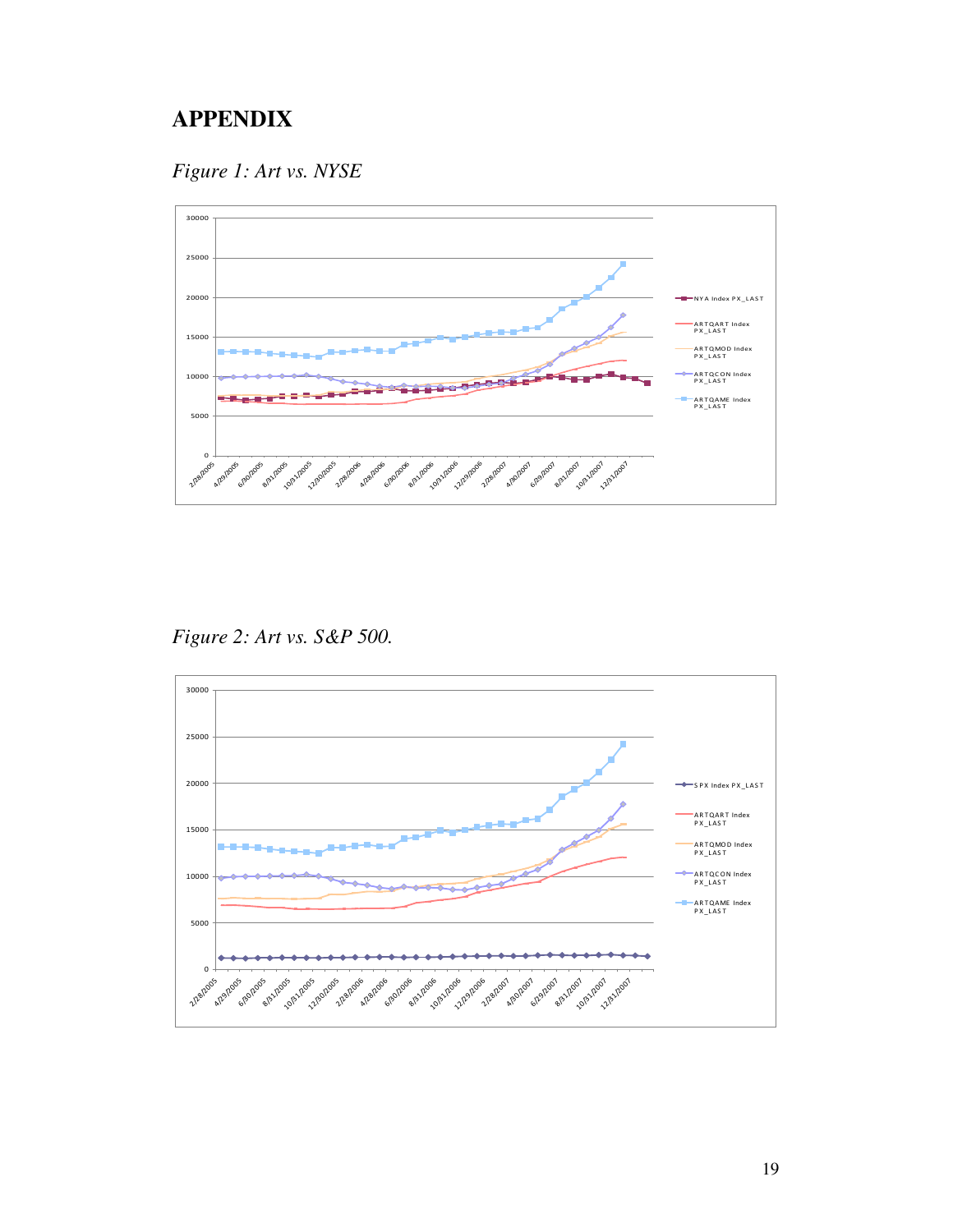*Figure 3: Art vs. FTSE 100.* 



*Figure 4: Art vs. Hedge-funds.* 



*Hedge funds indices chosen for comparison are listed below:* 

- *Credit Suisse Tremont Hedge Fund (HEDGNAV)*
- *Barclay Global Hedge Source Fund (BGHSHEGDG)*
- *Hedge Fund Research Equal Weighed Strategies (HFRXEW)*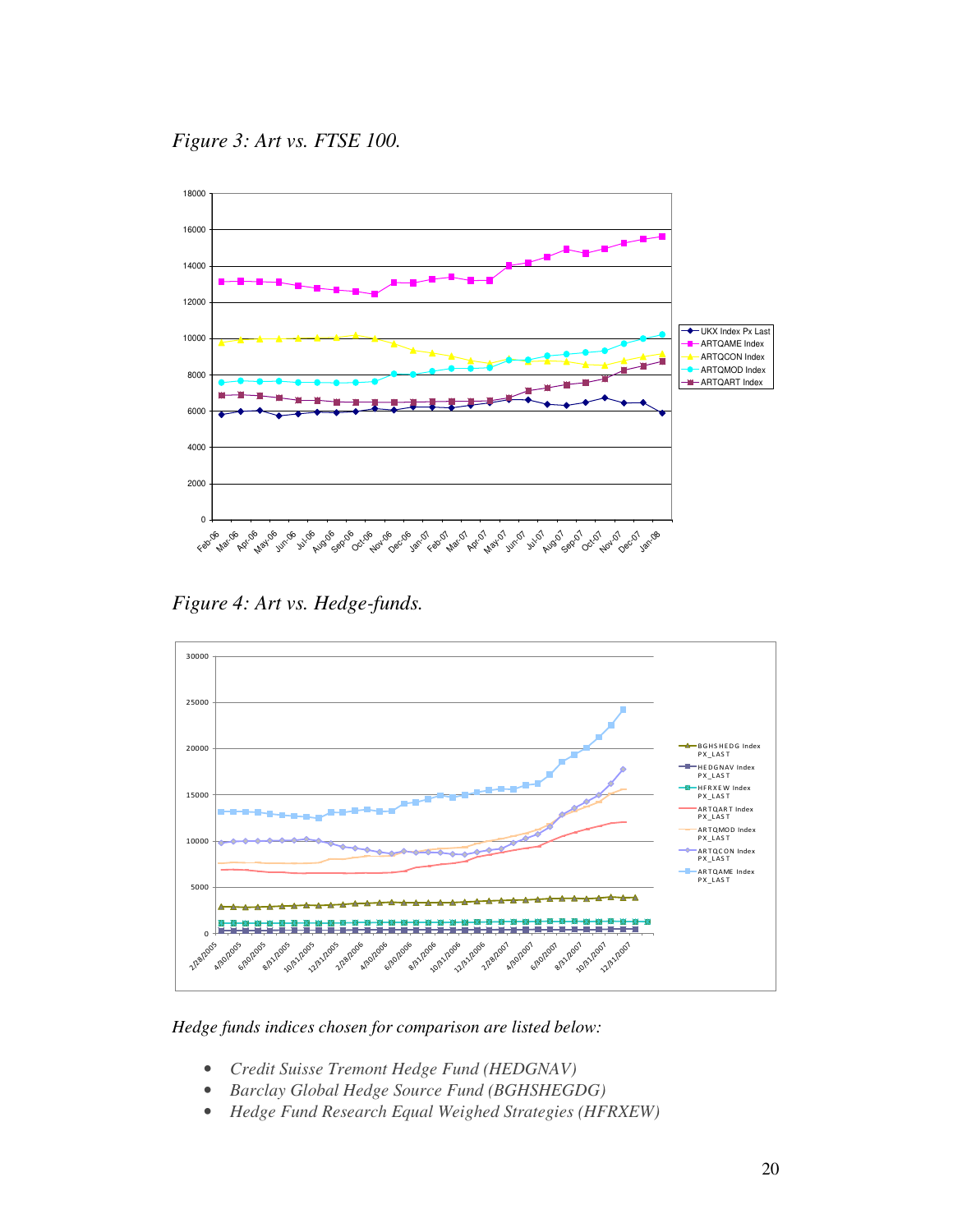*Figure 5: Art vs. Bonds.* 



*Figure 6: Art vs. Real Estate.*